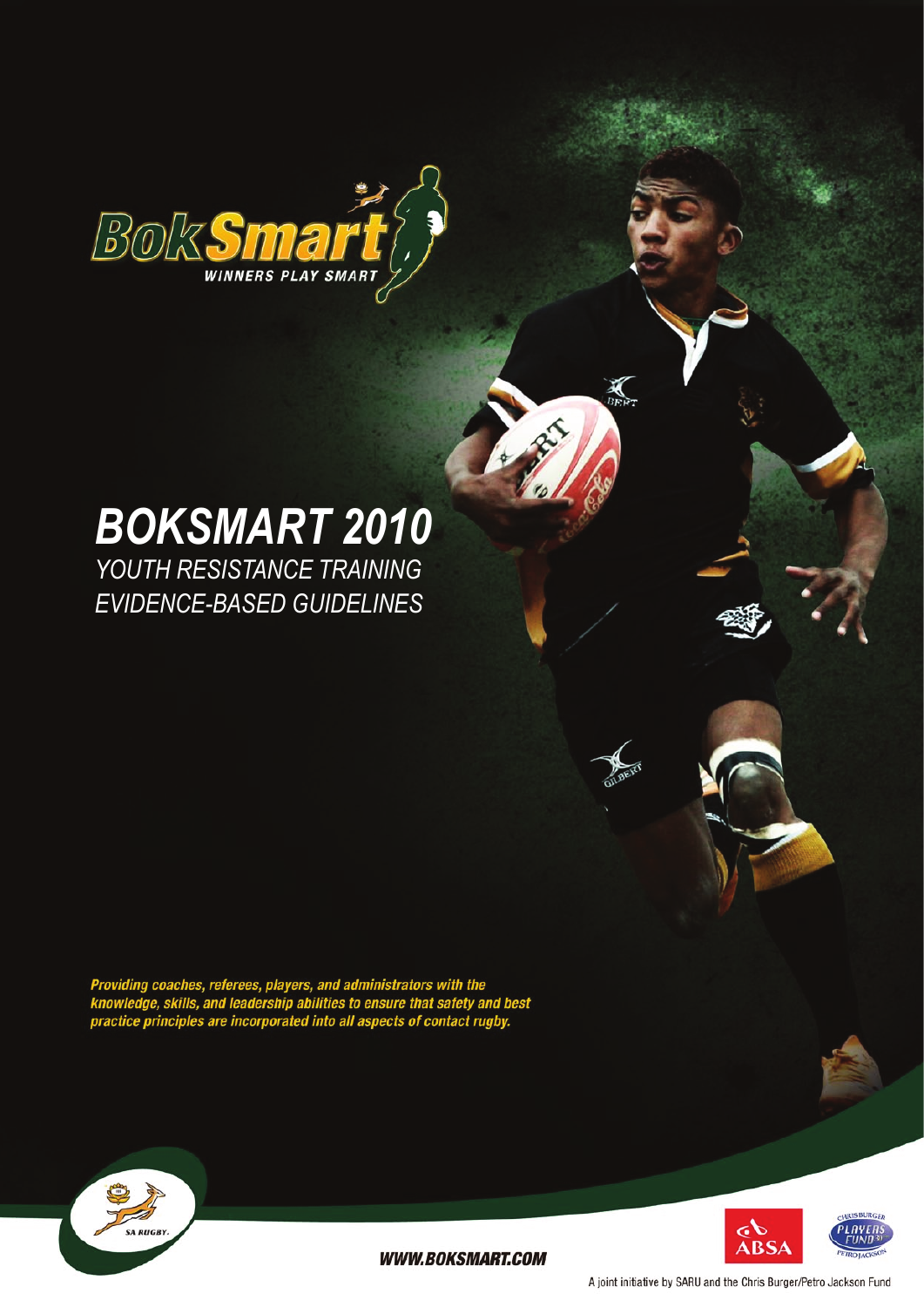# *Youth Resistance Training*

#### *Dr Mike Posthumus, PhD*

UCT/MRC Research Unit for Exercise Science and Sports Medicine Department of Human Biology, University of Cape Town Sport Science Institute of South Africa Boundary Road, Newlands 7700 South Africa

Tel.: +27 (21) 6504572 Fax: +27 (21) 6507530 Email: mposthumus@mweb.co.za

Dr Mike Posthumus is a research fellow at the UCT/MRC Research Unit for Exercise Science and Sports Medicine, the Department of human biology, Faculty of Health Sciences, University of Cape Town, South Africa.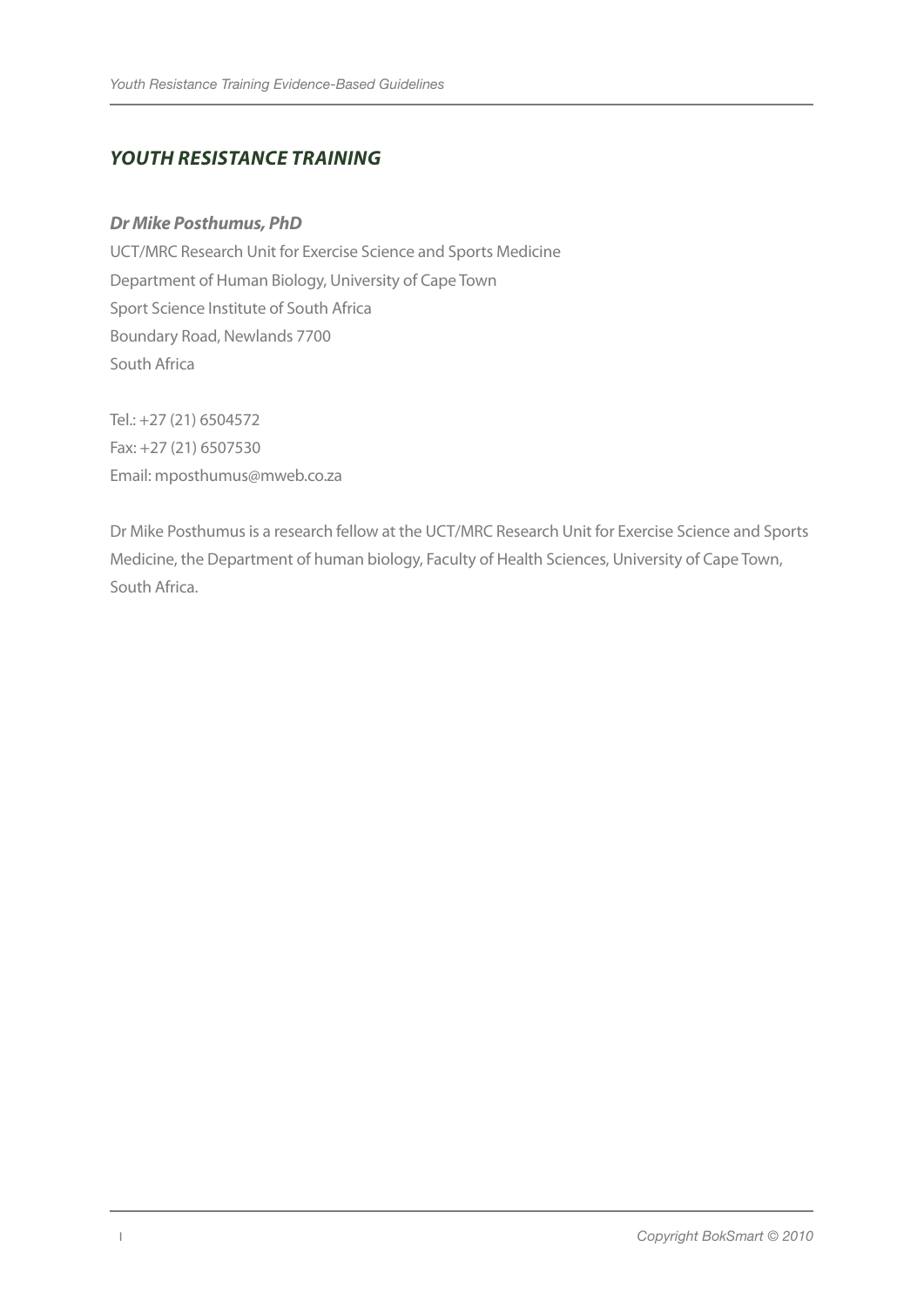## *DEFINITION OF TERMS:*

For the purpose of this manuscript, the term "youth" is broadly defined to include all developmental stages of childhood (children) and adolescence (adolescents). "Children" refers to young boys or girls who have not yet developed secondary sex characteristics (approximately up to the age of 11 among girls and 13 among boys). "Adolescents" refers to boys and girls between the childhood and adulthood stages (approximately 12-18 years among girls and 14-18 years among boys). The childhood and adolescence stages are normally separated by the onset of puberty. "Resistance training" refers to the use of any resistive load, including body mass, designed to enhance muscular strength and endurance. The term resistance training is synonymous with other terms such as "strength training", "weight training" and "weight lifting".

## *INTRODUCTION:*

Many misconceptions exist regarding the possible risks to children and adolescents participating in resistance training (45). A classic myth is that resistance training will stunt the growth of youths. This myth, together with other misconceptions, such as the fact that resistance training will lead to youths becoming musclebound and slower, has made the lay public believe that children and adolescents should not participate in resistance training. However, no scientific evidence exists to support these misconceptions <sup>(24;49)</sup>. To the contrary, several medical associations and societies have published position and policy statement papers advocating the practice of resistance training among children and adolescents. These associations and societies include the American Academy of Paediatrics (AAP)<sup>(49)</sup>, the US National Strength and Conditioning Association (NSCA)<sup>(24)</sup>, the Canadian Society for Exercise Physiology<sup>(5)</sup>, the British Association of Sports and Exercise Science (BASES)<sup>(69)</sup>, the Australian Strength and Conditioning Association (ASCA)<sup>(4)</sup>, and the American Orthopaedic Society for Sports Medicine (AOSSM)<sup>(3)</sup>. These policy and position statements, together with several review articles (7;22;27;31;40;48) agree that resistance training, when performed using proper technique and strict supervision, is a safe, effective and recommended training modality for children and adolescents.

The purpose of this manuscript is therefore to review the current literature on resistance training among youths, and to formulate evidence-based guidelines for safe and effective resistance training.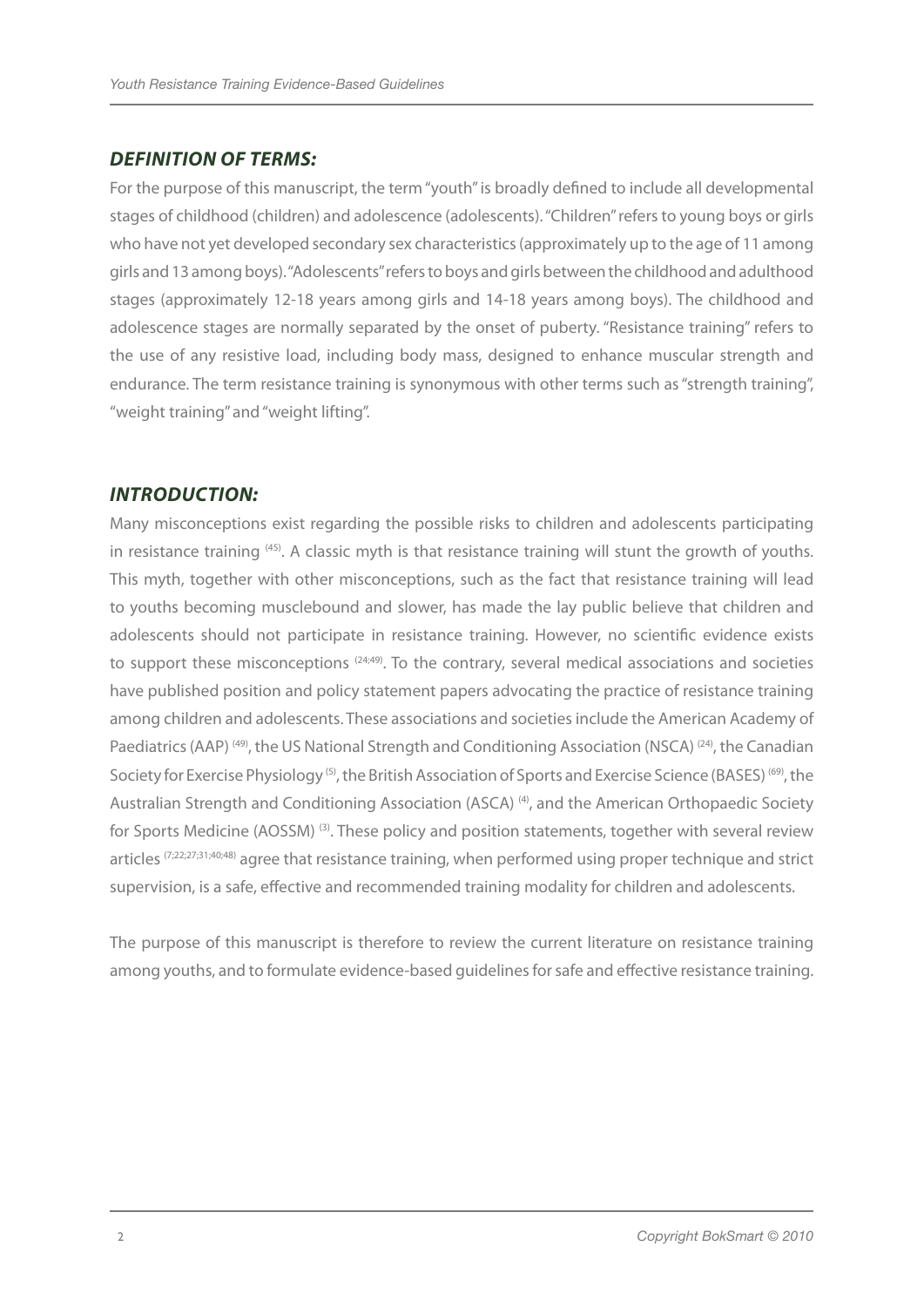# *HISTORICAL OVERVIEW AND DISPELLING THE MYTHS:*

Original concerns about youth participating in resistance training arose from the data gathered by the National Electronic Injury Surveillance System (NEISS) of the United States Consumer Product Safety Commission. The NEISS data reported in 1979 that more than half of the 35,512 resistance training-related injuries requiring emergency-room treatment involved youths ranging from 10 to 19 years of age  $(74)$ . In 1987, the commission published further data showing that 8,590 children aged 0 - 14 years old visited the emergency room due to weightlifting-related injuries  $(75)$ .

In addition to the injury fears highlighted by the NEISS data, various case reports also detailed epiphyseal (growth plate) fractures among youths during resistance training. In one of the earliest reports of such injuries among youths, Ryan and Salcicolli<sup>(60)</sup> reported fractures of the distal radius epiphysis (growth plate) in five adolescent boys aged 14 - 17. All five adolescent boys fractured their wrists while performing the military press; however, the specific risk factors and mechanisms of injury were not reported <sup>(60)</sup>. A further case series by Gumps et al. <sup>(39)</sup> reported two cases of bilateral radius and ulna epiphysis and/or metaphysic fractures, and described the inciting events. These studies, among others (6;10;11;43;79), raised concern among physicians and are more than likely the source of the misconception that resistance training among youths may lead to growth plate damage and premature closure of the epiphysis, thereby stunting growth.

Although the initial NEISS incidence data, as well as the few reports on radial epiphysis fractures during weightlifting in adolescents seems alarming, they do not provide any information on the predisposing factors that led to the injuries. The overwhelming majority of these injuries may be attributed to improper technique, excessive loading, and/or other accidents resulting from improper weightlifting practice (39;60) – all of which may have been avoided with adequate supervision.

As a result of the growing concern regarding injury and potential detrimental consequences to children and youth participating in resistance training, the AAP published their first position statement in 1983 to clarify and review the evidence <sup>(1)</sup>. They concluded that "teenagers who wish to participate should take proper safety precautions and have capable supervision". In addition, it was also stated that "minimal benefits are obtained from weight training in the pre-pubertal athlete" (1). It was speculated that pre-pubertal boys do not significantly improve strength or muscle mass during weight training due to insufficient circulating androgens<sup>(1)</sup>. This speculation was based on a single study among preadolescents that reported no significant change in the strength of the limbs after weight training  $<sup>(78)</sup>$ . The initial studies investigating the efficacy of pre-adolescent strength training programmes can</sup> be criticised on the basis of study design limitations, and their largely negative results should not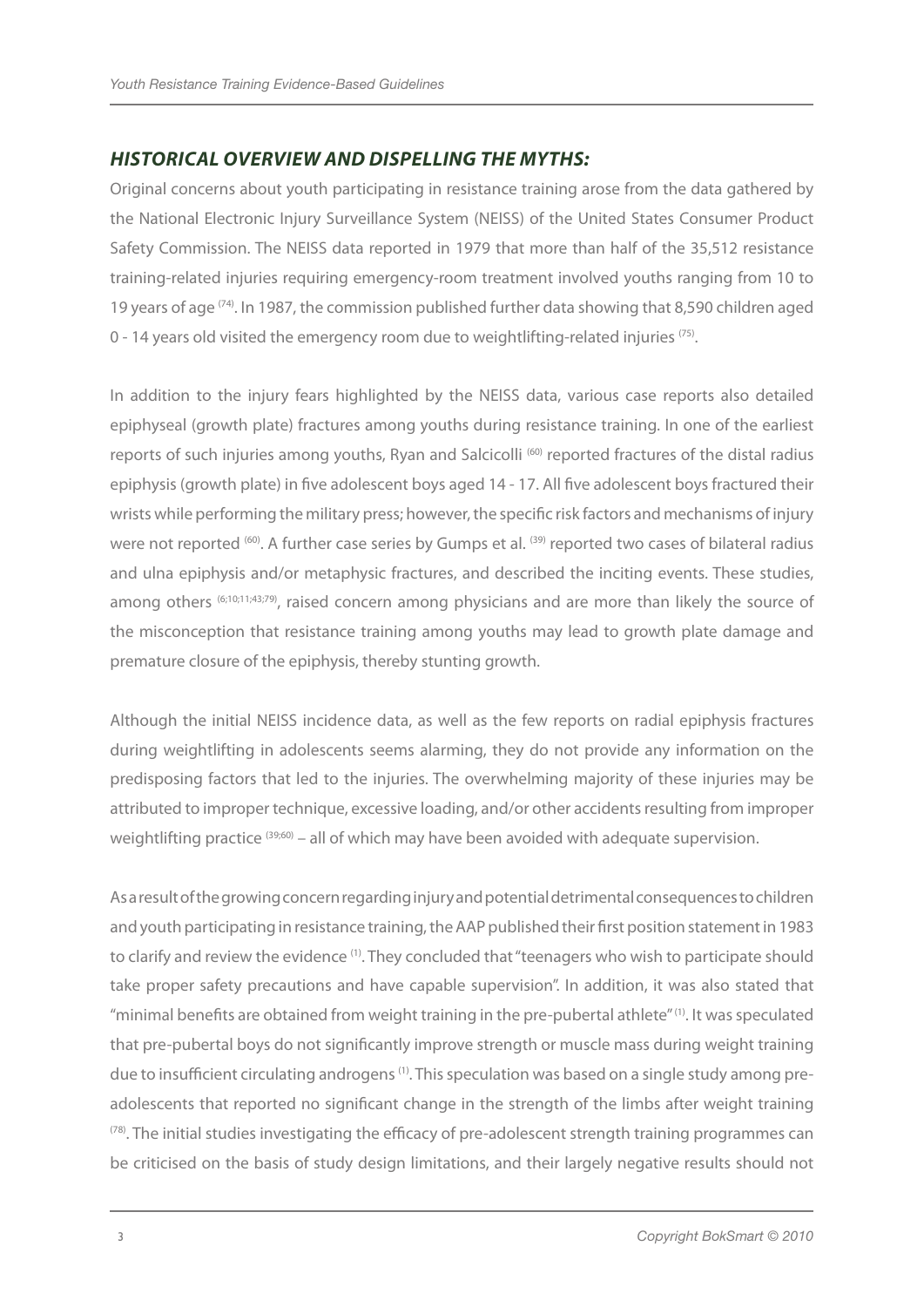be taken as support for the ineffectiveness of resistance training during pre-adolescence  $\sigma$ . More recent studies provide strong evidence that resistance training, given sufficient intensity, volume and duration, results in a substantial increases in strength among pre-adolescents (Reviewed in  $(7)$ ). Due to the increased body of evidence suggesting that pre-adolescent strength training may result in strength increases without significant injury risk, the AAP changed their recommendation for children in their 1990 position statement  $(2)$ . In this statement they recommend that strength training programmes should be permitted for pre-pubescent, pubescent, and post-pubescent athletes, but only if conducted by well-trained adults<sup>(2)</sup>. However, this statement still strongly raised the concerns about risk of injury. A further recommendation stated: "*Unless good data demonstrates safety, children and adolescents should avoid the weight lifting, power lifting and bodybuilding, as well as the repetitive use of maximal amounts of weight in strength training programmes until they have reached tanner stage 5 level of developmental maturity (age 18-20)".*

Furthermore, a 1964 Japanese study raised concern about the growth-arresting potential of lifting heavy loads during childhood (44). This study reported that Japanese children who were exposed to heavy lifting and heavy loads during manual labour had a reduced stature <sup>(44)</sup>. However, since this original report nine studies (20;21;55;56;61;62;68;78;80) in children and adolescents reported mean height differences before and after resistance training programmes. These studies indicate that the resistance training protocols do not negatively affect growth. Most notably, the 21-month-long resistance training study by Sadres et al. <sup>(61)</sup> in thirty (30) 9 to 10-year-old boys reported mean gains in linear height of 9.7 cm. These studies suggest that well-prescribed, supervised resistance training studies have no detrimental effect on stature. In contrast to original lay public perceptions, medical bodies are now making statements such as: "...*quality resistance exercise programmes support natural growth and maturation...*" (69)

Since the original concerns regarding youth participating in resistance training arose, several research studies investigated various modes of resistance training and resistance training programmes within youth and adolescents. These have provided the required evidence that resistance training is both safe and effective when proper techniques and safety precautions are followed (see Injury Risk section)<sup>(27)</sup>. Today, the outdated concerns about resistance training have been overcome with scientific evidence that resistance training may be safe and effective, as well as offer considerable health and fitness value to children and adolescents. This opinion is shared by numerous medical bodies, including the AAP<sup>(49)</sup>, NSCA<sup>(24)</sup>, the Canadian Society for Exercise Physiology<sup>(5)</sup>, BASES<sup>(69)</sup>, ASCA<sup>(4)</sup> and AOSSM<sup>(3)</sup>.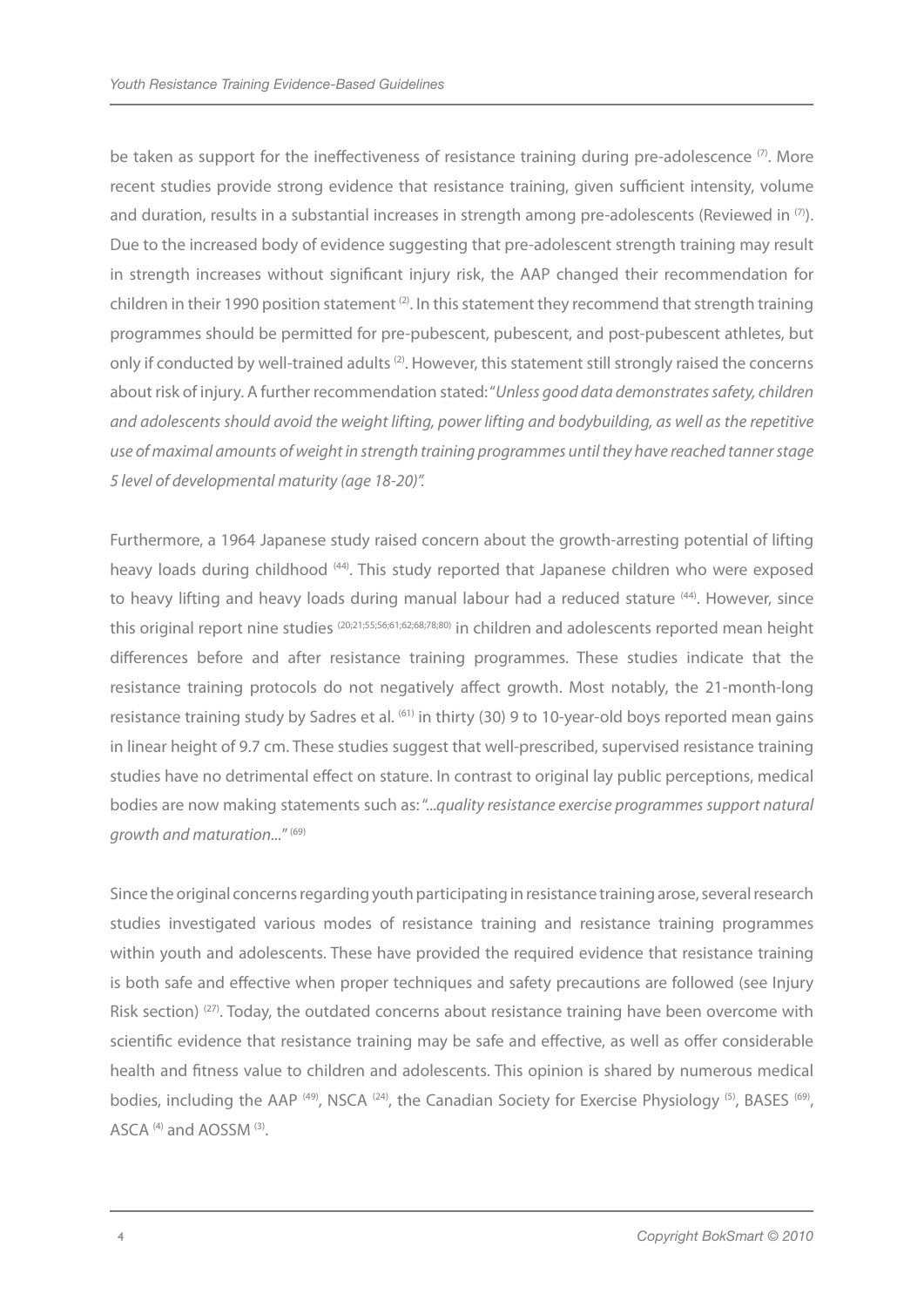## *INJURY RISK:*

As previously discussed, clinicians once considered resistance training unsafe and potentially injurious to the developing musculoskeletal system <sup>(1;2)</sup>. Over the past two decades, evidence related to the relative safety of resistance training among children and adolescents has increased. Numerous studies have investigated a wide variety of resistance training programmes among children and adolescents (Table 1). In a total of 26 prospective studies (19 in children and 7 in adolescents) that investigated resistance training programmes in a total number of 762 youths (502 children and 260 adolescents), only 3 injuries were reported, namely: anterior shoulder pain (resolved within 1 week) (57), a shoulder muscle strain (resulted in only 1 missed training session) (46), and an anterior thigh pain (pain resolved after 5 minutes) <sup>(61)</sup>. These three studies reported estimated injury rates of 0.176<sup>(57)</sup>, 0.053<sup>(46)</sup> and 0.055<sup>(61)</sup> injuries per 100 participants, respectively. Furthermore, Rians et al.<sup>(57)</sup> found no evidence of musculoskeletal injury (measured by biphasic scintigraphy) or muscle necrosis (determined by creatine phosphokinase levels) among children in their 14-week period of progressive resistance training.

Although injuries do occur during supervised resistance training programmes, the injury rates remain much lower than several other activities, indicating that resistance training is markedly safer than several other sports. In one study <sup>(41)</sup>, the injury rates of resistance training, weightlifting and rugby were compared in adolescents. The overall number of injuries per 100 participant hours (injury rate) was lower in resistance training (0.0120 injuries per 100 participant hours) and weightlifting (0.0013 per 100 participant hours), when compared to rugby (0.8000 injuries per 100 participant hours) (41).

Today, the NEISS continues to publish the prevalence, severity and mechanism of injury for all acute injuries on their online database (www.cpsc.gov/library/neiss.html). This excellent resource allows any person to view all injuries that presented to hospital emergency rooms, as well as the reason for injury and the diagnosis. As an example, during 2009, the participating emergency rooms recorded 598 injuries that occurred as a result of weight lifting (Weight lifting code in online database; 3265) to youths (age 6 to 17 years old). This sample count equates to a National (United States) injury estimate of 19 675. To place this estimate into a South African context, the population of the USA is approximately six times larger (USA 307-million; SA 49-million) than the population of South Africa.

Before one is alarmed by these figures, it is important to peruse the narrative provided for each injury. An overwhelming majority of injuries occur as a result of accidents and events not related to the practice of resistance training. As an example; "*PT DROPPED A 10 LB. WEIGHT ON FOOT @ HOME. C/O SWOLLEN FOOT AND PAIN. DX: FOOT FRACTURE*" and "*PT PLAYING WITH A 10 LB DUMBBELL WHEN SHE GOT HER FINGER CRUSHED SUSTAINED A HEMATOMA TO FINGER*". Moreover, Meyer et al.  $<sup>(51)</sup>$  noted that two thirds of injuries sustained by 8 to 13-year-olds occurred as a result of injury</sup>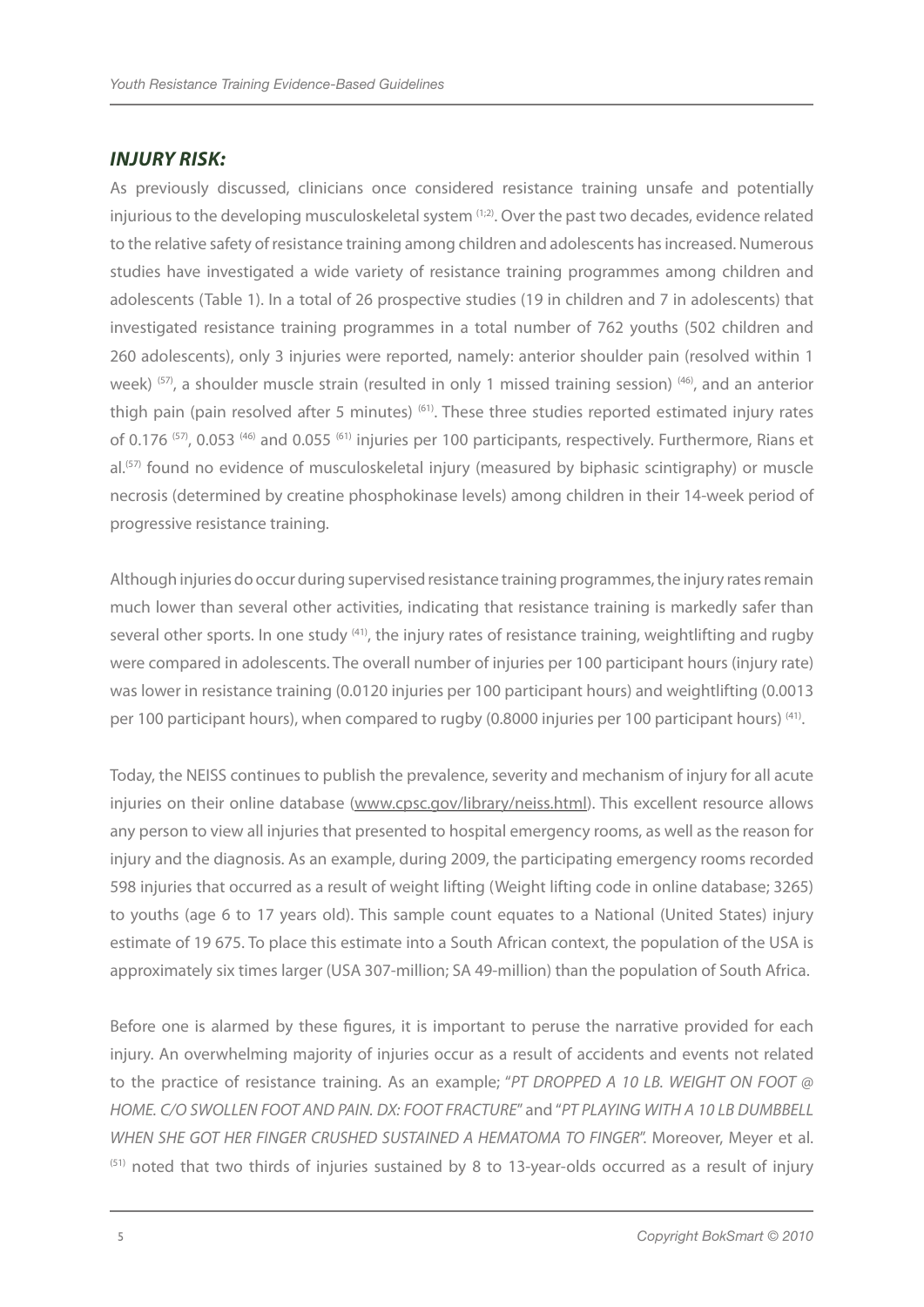mechanism descriptions including the words "dropping" or "pinching". These data clearly illustrates the importance of strict supervision by competent strength and conditioning coaches.

Without appropriate supervision, accidents leading to a catastrophic event may occur during resistance training. In one case report <sup>(37)</sup>, a nine-year-old boy died after a barbell rolled off the supports of a bench press and fell on his chest. Similar accidents have also been reported in men (47). Therefore, the greatest risk to children and adolescents in the gymnasium (weight room) is not the improper use of resistance training equipment, but rather their irresponsible misuse as well as accidents which may occur in the weight room.

| <b>Reference</b>                             | <b>Participants</b> | <b>Type of Exercise(s)</b>         | <b>Duration</b> | <b>Injuries</b>         |
|----------------------------------------------|---------------------|------------------------------------|-----------------|-------------------------|
| <b>STUDIES IN CHILDREN</b>                   |                     |                                    |                 |                         |
| Vrijens et al., 1978 (78)                    | 28                  | "Isotonic" exercises               | 8 weeks         | $\mathbf{0}$            |
| Sewall and Micheli, 1986 (65)                | 10                  | Weight machine                     | 9 weeks         | $\bigcap$               |
| Funato et al., 1987 <sup>(36)</sup>          | 52                  | Maximum Isometric Elbow Flexion    | 12 weeks        | $\Omega$                |
| Rians et al., 1987 <sup>(57)</sup>           | 18                  | Hydraulic Machine Circuit          | 14 weeks        |                         |
| Siegel et al., 1989 (68)                     | 50                  | Free weight, tubing and bodyweight | 12 weeks        | $\Omega$                |
| Ramsay et al., 1990 <sup>(56)</sup>          | 13                  | Free weights and weight machines   | 20 weeks        | $\bigcap$               |
| Faigerbaum et al., 1993 <sup>(21)</sup>      | 14                  | Weight Machines                    | 8 weeks         | $\Omega$                |
| Ozmun et al., 1994 (52)                      | 8                   | <b>Dumbbell Elbow Flexion</b>      | 8 weeks         | $\overline{0}$          |
| Faigenbaum et al, 1996 <sup>(20)</sup>       | 15                  | Weight Machines                    | 8 weeks         | $\Omega$                |
| Falk and Mor, 1996 <sup>(30)</sup>           | 14                  | <b>Body Weight</b>                 | 8 weeks         | $\overline{0}$          |
| Lillegard et al., 1997 (46)                  | 52                  | Free Weights and Machines          | 12 weeks        | 1                       |
| Hetzler et al., 1997 (42)                    | 20                  | Free Weights and Machines          | 12 weeks        | $\bigcap$               |
| Faigenbaum et al., 1999 <sup>(29)</sup>      | 31                  | Weight Machines                    | 8 weeks         | $\overline{0}$          |
| Sadres et al., 2001 <sup>(61)</sup>          | 27                  | Free Weights                       | 21 months       | 1                       |
| Pikosky et al., 2002 <sup>(55)</sup>         | $\overline{7}$      | Weight Machines and Body Weight    | 6 weeks         | $\Omega$                |
| Flanagan et al., 2002 <sup>(33)</sup>        | 38                  | Weight Machines and Bodyweight     | 10 weeks        | $\overline{0}$          |
| Faigenbaum et al., 2002 <sup>(26)</sup>      | 55                  | Weight Machines                    | 8 weeks         | $\mathbf{0}$            |
| Tsolakis et al., 2004 <sup>(73)</sup>        | 9                   | Weight Machines                    | 8 weeks         | $\bigcap$               |
| Faigenbaum et al., 2005 <sup>(19)</sup>      | 41                  | Weight Machines                    | 8 weeks         | $\overline{0}$          |
| Total (19 studies)                           | 502                 |                                    | 200 weeks       | $\overline{\mathbf{3}}$ |
| <b>STUDIES IN ADOLESCENTS</b>                |                     |                                    |                 |                         |
| Coutts et al., 2004 (13)                     | 21                  | Free Weights                       | 12 weeks        | $\Omega$                |
| Gonzalez-Baldillo et al., 2005 (38)          | 51                  | Free Weights                       | 10 weeks        | $\Omega$                |
| Faigenbaum and Mediate, 2006 <sup>(18)</sup> | 69                  | Medicine Ball Training             | 6 weeks         | $\overline{0}$          |
| Faigenbaum et al., 2007 (16)                 | 27                  | Free Weights and Body Weight       | 6 weeks         | $\Omega$                |
| Faigenbaum et al., 2007 <sup>(25)</sup>      | 22                  | Free Weights                       | 8 weeks         | $\overline{0}$          |
| Szymanski et al., 2007 <sup>(70)</sup>       | 49                  | Free Weights and Medicine Ball     | 12 weeks        | $\Omega$                |
| Channell et al., 2008 <sup>(12)</sup>        | 21                  | Free Weights and Body Weight       | 8 weeks         | $\bigcap$               |
| <b>Total (7 studies)</b>                     | 260                 |                                    | 62 Weeks        | $\mathbf 0$             |

#### *Table 1: Resistance Training Intervention Studies in Children and Adolescents*

Table adapted from Faigenbaum and Meyer, <sup>(27)</sup>.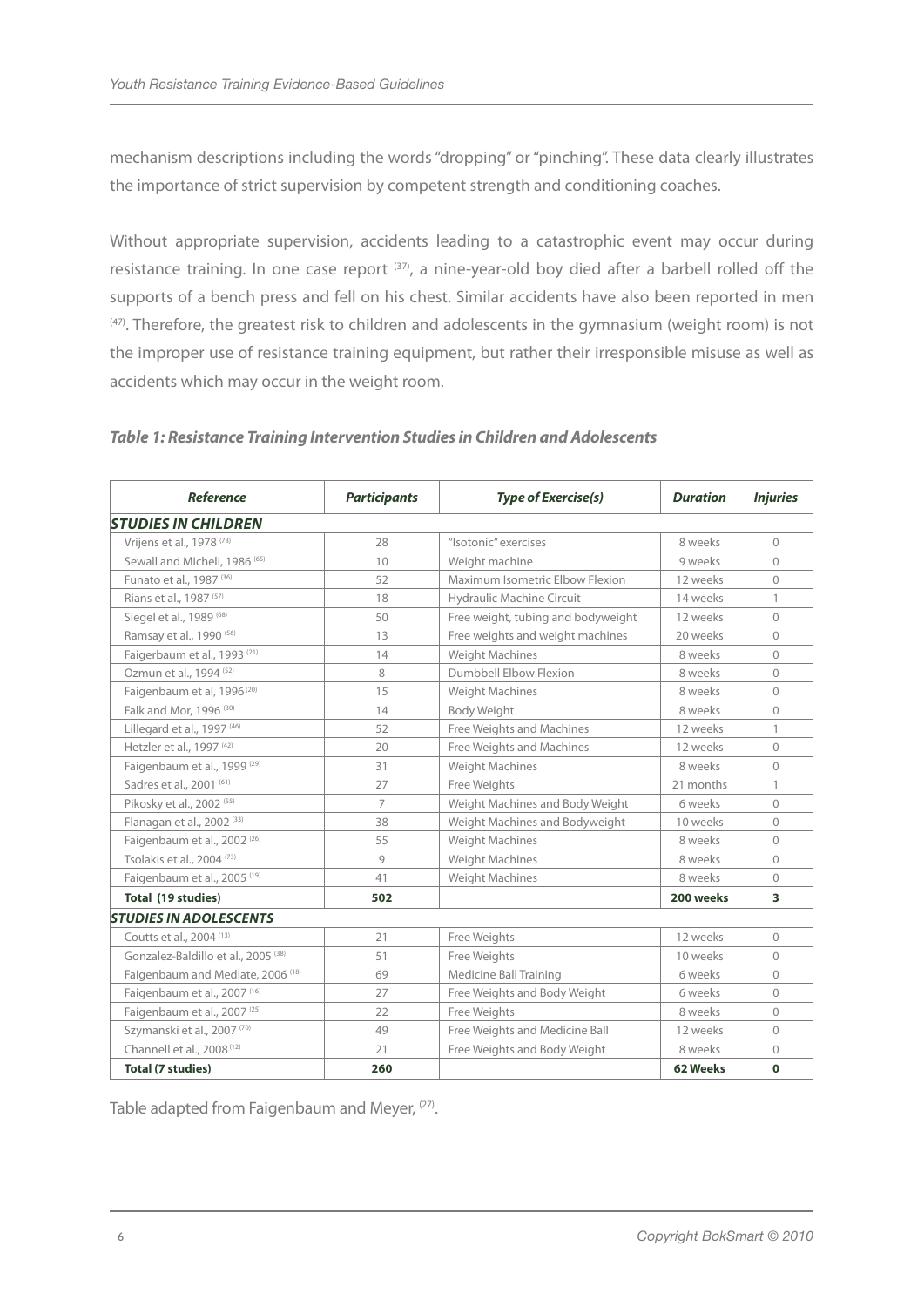## *PHYSIOLOGY*

Muscle adaptations, from muscle hypertrophy and changes in fibre type composition to properlydesigned resistance training programmes, are well established in adults. These morphological changes are however not as well characterised among children and adolescents<sup>(5)</sup>. Studies using anthropometric techniques to determine changes in muscle mass from resistance training have provided no evidence of increased muscle hypertrophy in children after resistance training interventions (17;52;62;68), and very little evidence in adolescents<sup>(46)</sup>. However, when more accurate measurement techniques (magnetic resonance imaging [MRI] and ultrasound) were used to assess the efficacy of resistance training among children, two studies found small increases in muscle mass (50;59). In the first study, Mersch and Stoboy <sup>(50)</sup> demonstrated an increase in quadriceps cross-sectional areas (CSA), measured by MRI. Thereafter, Fukunaga et al.<sup>(35)</sup> found a significantly increased muscle and bone CSA in children after performing 12 weeks of elbow extensions. These studies do however have several limitations and further research is required to establish whether whole-muscle hypertrophy does occur in children. The findings showing no evidence (52;56;62;68) of muscle hypertrophy from resistance training in children have been attributed to the inadequate levels of testosterone to stimulate an increase in muscle mass. Among adolescents, moderate gains in body segment girths and decreases in skinfold girths have been reported after a 12-week progressive resistance training programme <sup>(46)</sup>. The relatively small effect, if any, of resistance training on muscle hypertrophy in children and adolescents remains challenging to detect due to the natural occurring rate of growth during the developmental years (59).

Despite youths showing no difference or very modest changes in muscle size during progressive resistance training programmes, both children and adolescents have shown significant increases in muscle strength, beyond the strength changes which occur during normal healthy growth and maturation (8;14;18-20;20;21;21;25;26;29;30;32;46;54-56;62;65;68;68;70;73;77;80-82). The mechanisms of increased strength gain is therefore largely independent of muscle size. Two meta-analyses on the effectiveness of youth resistance training on strength adaptation have been performed <sup>(32;53)</sup>. Falk and Tennebaum <sup>(32)</sup> calculated an effect size of 0.57 for children (<12 years for boys), whereas Payne et al. <sup>(53)</sup> revealed effect sizes between 0.65 and 0.83 for youths aged 6 to 18. These values indicate that the effect of resistance training on strength improvements in youth is large. Strength gains of approximately 30% are typically reported following short-term (8-20 weeks) resistance training programmes (8;14;18-20;20;21;21;25;26;29;30;32;46;54-56;62;65;68;68;70;73;77;80-82). Moreover, strength gains of up to 74% have been reported in a study after only 8 weeks of progressive resistance training using weight machines (21).

Since there is minimal evidence of increased muscle size, neurological adaptation has been proposed as the primary mechanism of strength gain in youths <sup>(5;24)</sup>. Neurological adaptation refers to modifications in coordination and learning that facilitate better recruitment and activation of muscle (34;63). Only two studies have shown direct evidence of neurological changes following resistance training (52;56).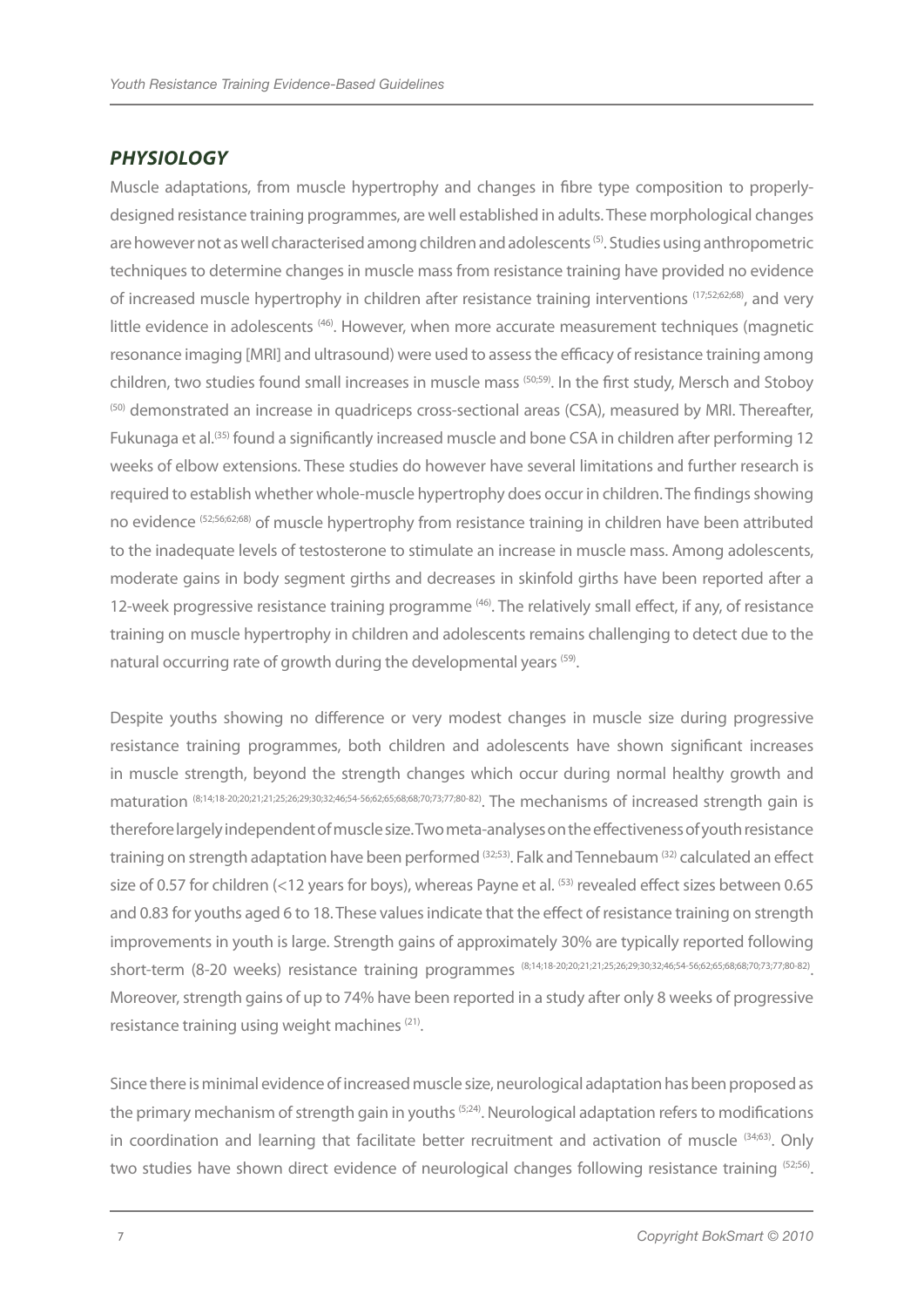The changes in neuromuscular activation reported in these studies did however not account for the changes in muscle strength. Although not directly measured, it has been proposed that improved intermuscular coordination and muscle learning may account for the strength increases not accounted for by the increased neuromuscular activation (5;24). In support of this hypothesis, Faigenbaum et al. (29) demonstrated that high-repetition, low-load training, compared to low-repetition, high-load training results in similar enhancement of maximal strength. In adults, a low-repetition high-load programme is required for maximal strength gains, but it seems as if children without previous experience will benefit from any mode of resistance training.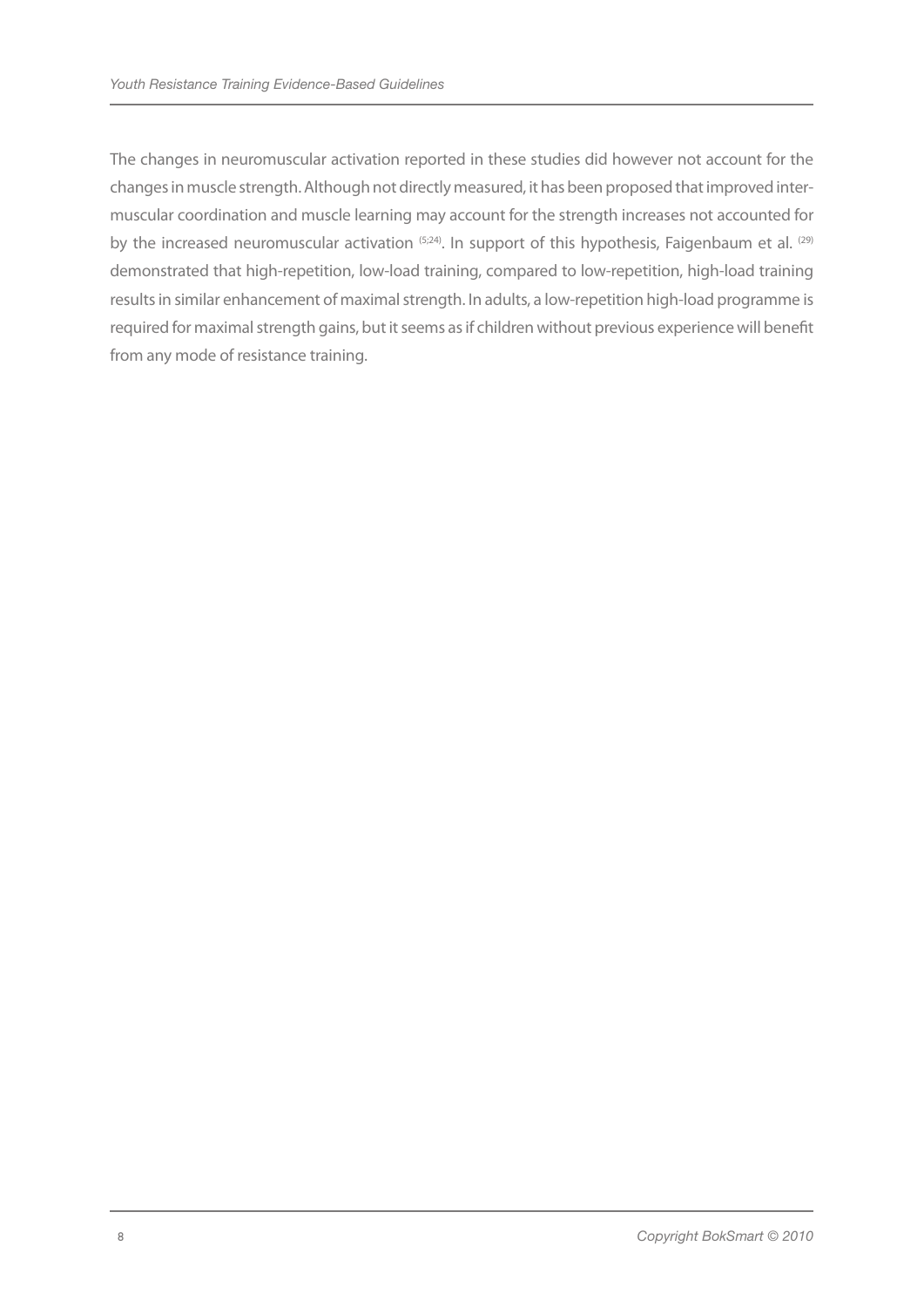# *GUIDELINES FOR STRENGTH TRAINING*

As a pre-requisite, all children and adolescents performing resistance training should receive instruction and be closely supervised by a qualified strength and conditioning professional (3;5;7;22;24;27;31;40;48;49;69). In addition, it should be appreciated that children and adolescents have special physical and psychosocial uniqueness. Youth resistance training programmes should therefore be carefully prescribed and progressed according to an individual's physical maturation, training experience, and stress tolerance. The needs, goals and interests of the children and adolescents should always be put first; they should only willingly participate and should never be forced or pressured into participation.

Although there is no evidence that there should be a minimal age requirement, only children who are physiologically and psychologically ready should participate (3;5;5;24;69). However, assuming children are already playing rugby, it may be generally assumed that they are ready for some form of resistance training. A pre-participation medical exam is not necessary for apparently healthy youths; however, a medical examination is recommended for youths with known and/or suspected health problem(s) (e.g. orthopaedic disorders, diabetes, obesity) (5;24).

To further ensure the safety of resistance training programmes, always ensure that the exercise environment (weights room or gymnasium) is free of any possible hazard. Basic education on correct training technique, training guidelines, exercise-room etiquette, spotting techniques and the use of collars should be part of resistance-training programmes. Youths should be encouraged to embrace self-improvement; however, the emphasis should not be to lift heavy weights, but rather to correctly perform the more difficult multi-joint exercises.

When designing a resistance training programme, the following variables need to be considered: (i) warm-up and cool down, (ii) choice and order of exercises, (iii) training intensity and volume, (iv) rest intervals between sets and exercises, (v) repetition velocity, (vi) training frequency, and programme variation (24).

Recent research has led to new thoughts regarding warm-ups. Static stretches are no longer believed to be the most suitable method of preparation for physical activity (66;71). An acute bout of static stretching has been shown to reduce the power performance among adolescents <sup>(64;83)</sup>. Research supports the opinion that dynamic movements (e.g. hopping, skips, jumps, and movement-based exercises for the upper-body) should be performed during the warm-up period (23;58). Such a dynamic warm-up period may enhance power performance in youth (15;23;67;72). It is suggested that dynamic movements are performed for 5-10 minutes before training. Static stretching is still recommended during the cooldown period after training sessions <sup>(66)</sup>. The cool-down period should also be used to emphasise the principles taught during the session.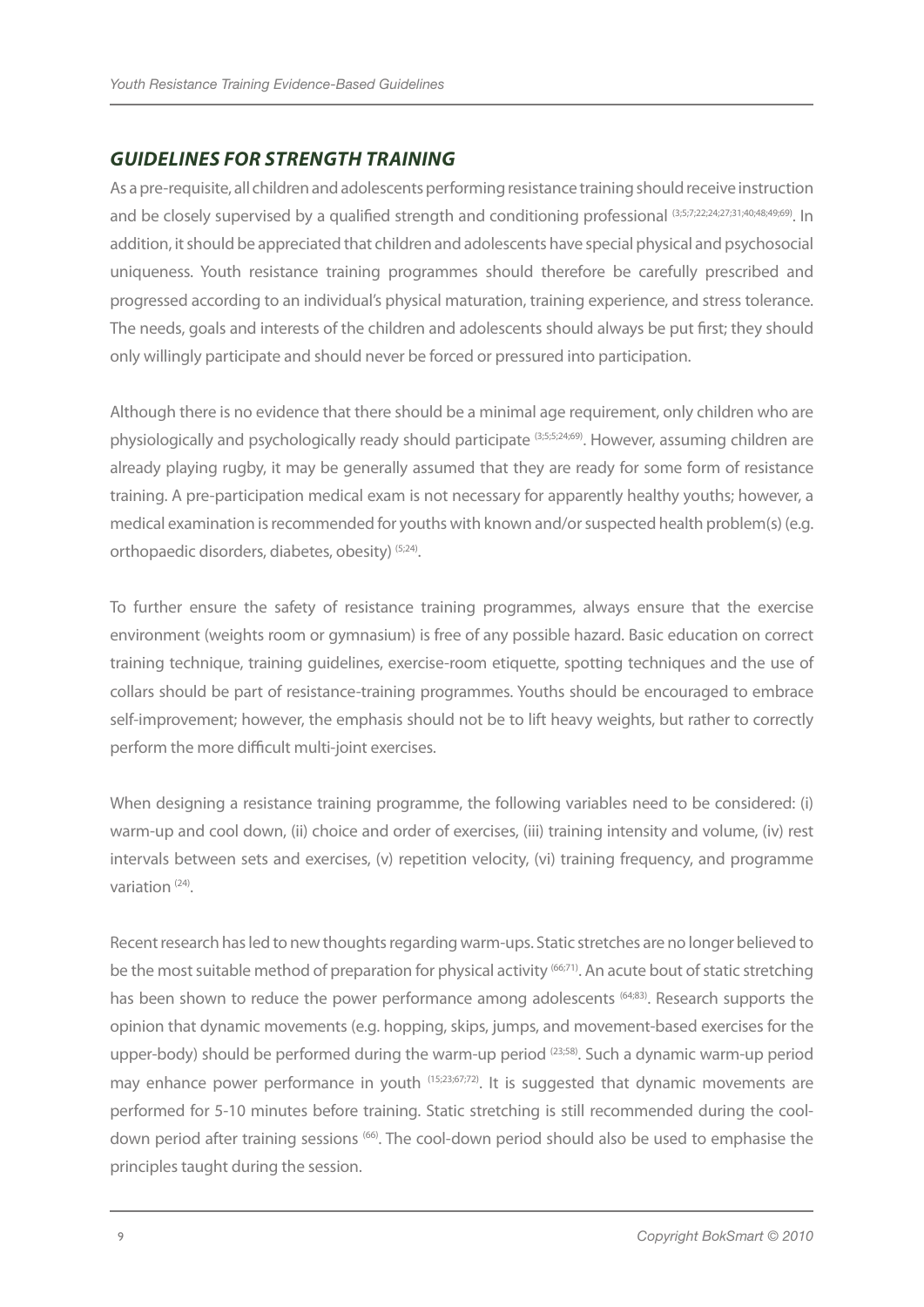Various different types of resistance exercises (weight machines, free weights, elastic bands, medicine balls, bodyweight exercises, etc.), as well as programmes varying from single-set to multi-set exercises may be performed. However, appropriate resistance exercises, as well as resistance training programmes, should be prescribed according to the player's body size, training history and exercise technique experience <sup>(5;24)</sup>. It is recommended that youth starting resistance training should follow resistance training programmes on 2 or 3 non-consecutive days each week. Furthermore, they should include 8 to 12 exercises that strengthen the whole body. Initially 1 or 2 sets of 8 to 15 repetitions should be performed with a light to moderate load to enable youths to learn proper technique <sup>(5;24)</sup>. Generally, a weight approximately 30-60% of the player's 1-repetition maximum (RM) should be selected (5;24). Programmes should be designed in such a way that large muscle group exercises and multi-joint lifts are performed before smaller muscle group exercises and single joint exercises, respectively <sup>(5;24)</sup>. For the more experienced player performing challenging exercises such as weightlifting movements (Olympic lifts) and plyometrics, these exercises should be performed early in the training session before the players are fatigued  $(5,24)$ .

For youth players with resistance training experience, the programmes may be progressed to meet specific training objectives. For example, performing 3 sets with a heavier load that allows between 6 to 10 repetitions before volitional fatigue (6 to 10 RM), may increase strength on large muscle group exercises. Progression may also be achieved by performing selected exercises to enhance movement speed, and therefore power generation. Examples of such exercises are Olympic lifts and plyometric drills. Various exercises to reduce the risk of injuries have been proposed <sup>(76)</sup>. Balance and coordination exercises have been recommended to be incorporated into youth resistance training programmes, as balance is important for optimal performance and prevention of injuries <sup>(76)</sup>. In addition, abdominal, hip and lower-back exercises aimed at strengthening the trunk should also be included to reduce the risk of injury (5).

The velocity at which exercises are performed may affect the adaptations to resistance training exercises. It is generally recommended that youths perform exercises in a controlled manner at moderate velocity (5;24). However, different training velocities may be used for certain exercises. Olympic-style lifts and plyometric drills performed by more experienced youths should be performed at high velocities  $(5,24)$ . While children and adolescents are performing sets of moderate intensity, it is recommended that they rest for about 1 minute between sets <sup>(5;24)</sup>. Although longer rest is normally recommended for adults, youth have been shown to be able to resist fatigue to a greater extent than adults during several repeated sets of resistance exercises (28).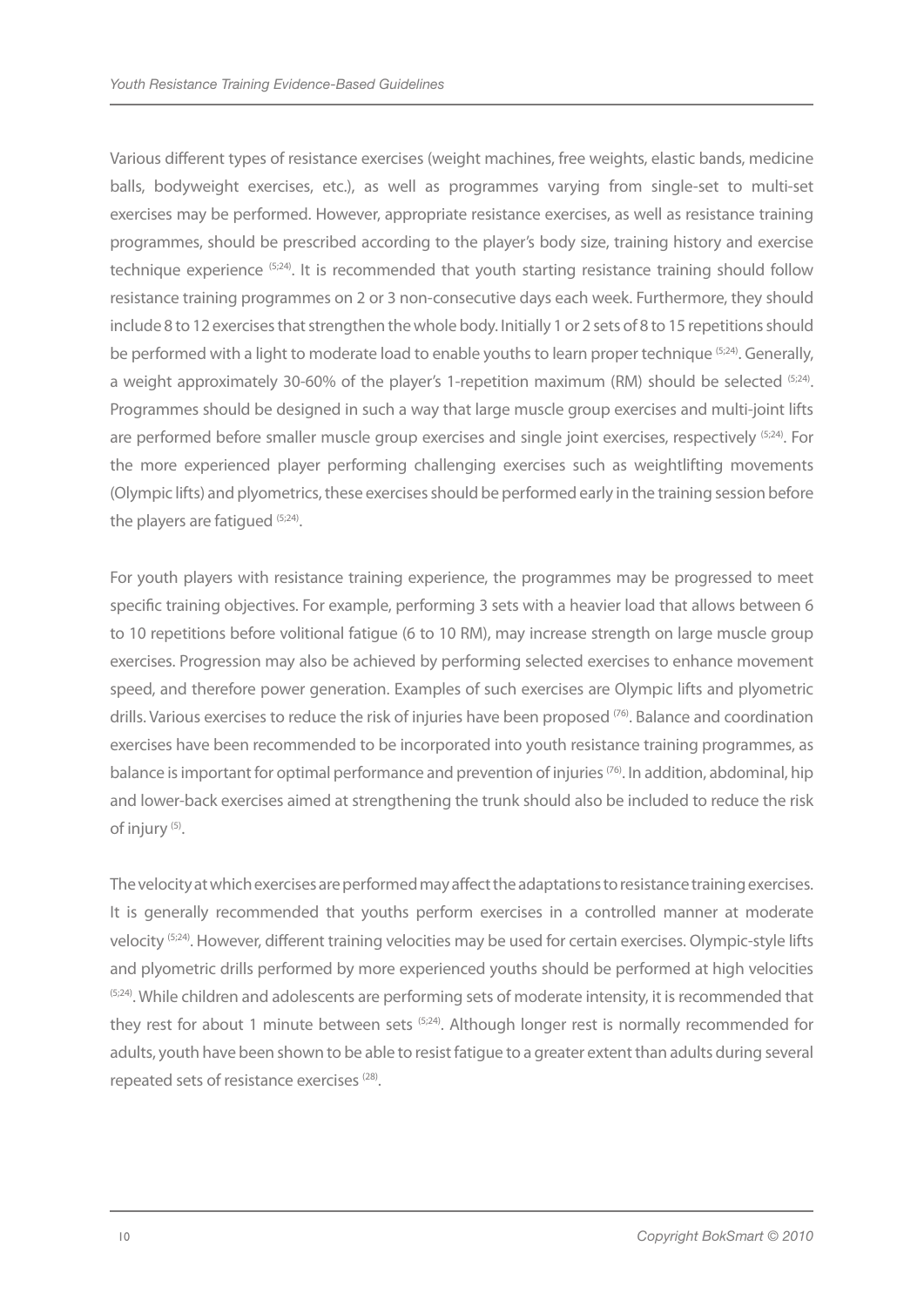To keep the training programme challenging and effective, systematic variation in exercise intensity and volume should be incorporated. Programme variation, including adequate recovery between training sessions, will allow youths to further enhance resistance training programmes (9;45). In some cases, variation as simple as less-intense training sessions may provide youth and adolescents the required variation during long-term sports resistance training programmes.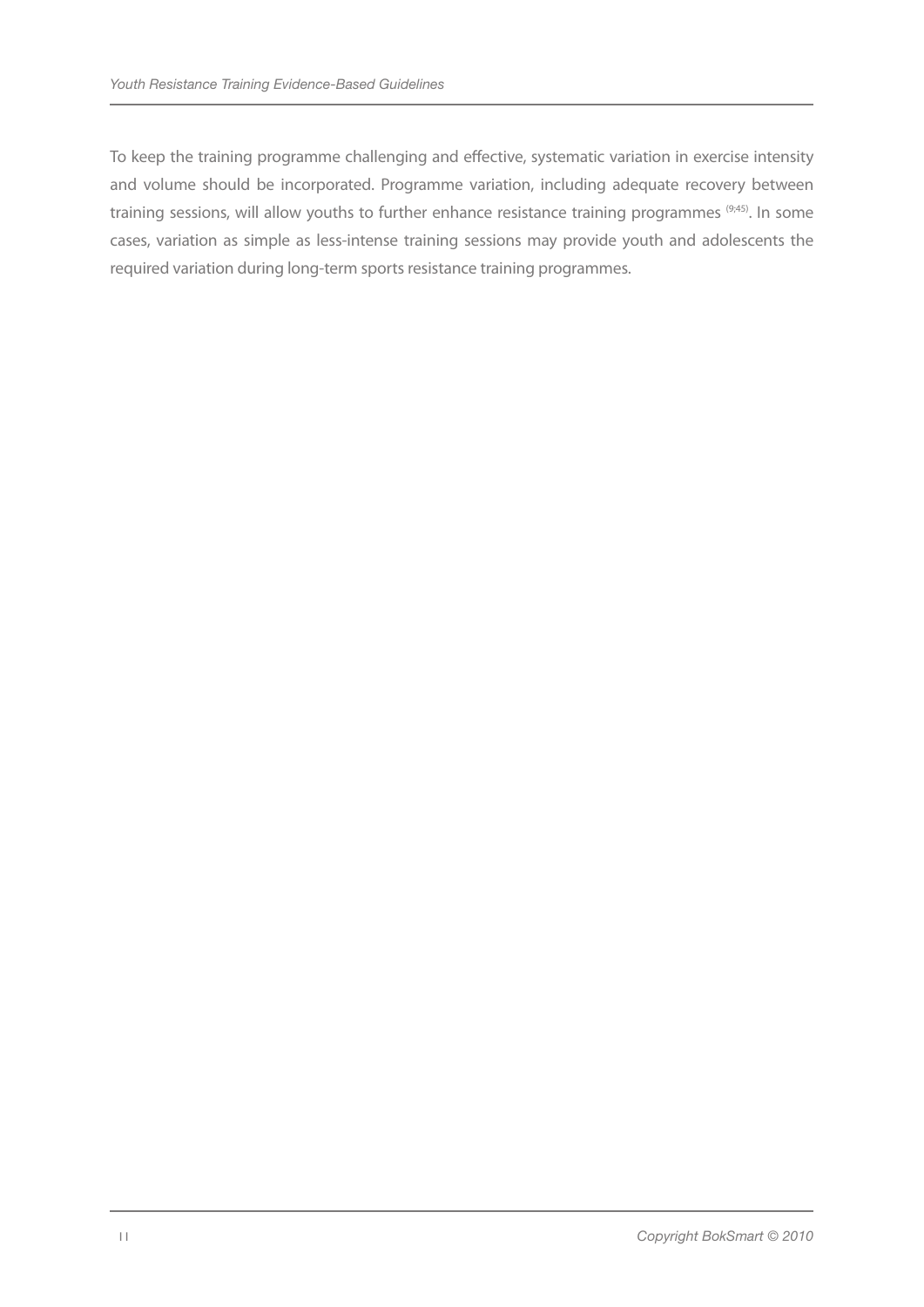#### *Table 2: A summary of the general youth resistance training guidelines*

- $\Box$  All children and adolescents require qualified instruction and close supervision by a qualified strength and conditioning professional to ensure safe and effective resistance training.
- $\Box$  There is no minimum age; rather, young children should be physiologically and psychologically ready to participate in a resistance training programme.
- $\Box$  The exercise environment (weights room or gymnasium) should be safe and free of hazards.
- $\Box$  The qualified strength and conditioning professional should educate players on correct training technique, training guidelines, exercise-room etiquette and spotting technique.
- $\Box$  Each session should begin with a 5 to 10 minute dynamic warm-up period.

 $\Box$  Start resistance training on 2 or 3 non-consecutive days each week.

- $\Box$  Begin with 8-12 exercises that strengthen the whole body (upper body, lower body and midsection).
- $\Box$  Initially perform 1 or 2 sets of 8 to 15 repetitions (approximately 60% 1RM) with a light to moderate load to learn proper technique.
- $\Box$  The focus should be on learning the correct exercise technique and safe training procedures instead of the amount of weight lifted.
- $\Box$  Balance and coordination exercises, as well as abdominal, hip and lower-back exercises should be included to reduce injuries.
- $\Box$  Gradually progress to more advanced movements that enhance power production.
- $\Box$  Cool down with static stretching; this period should also be used for the qualified strength and conditioning professional to emphasise the principles taught during the session.
- $\Box$  Vary the training programme over time to optimise adaptation and reduce boredom.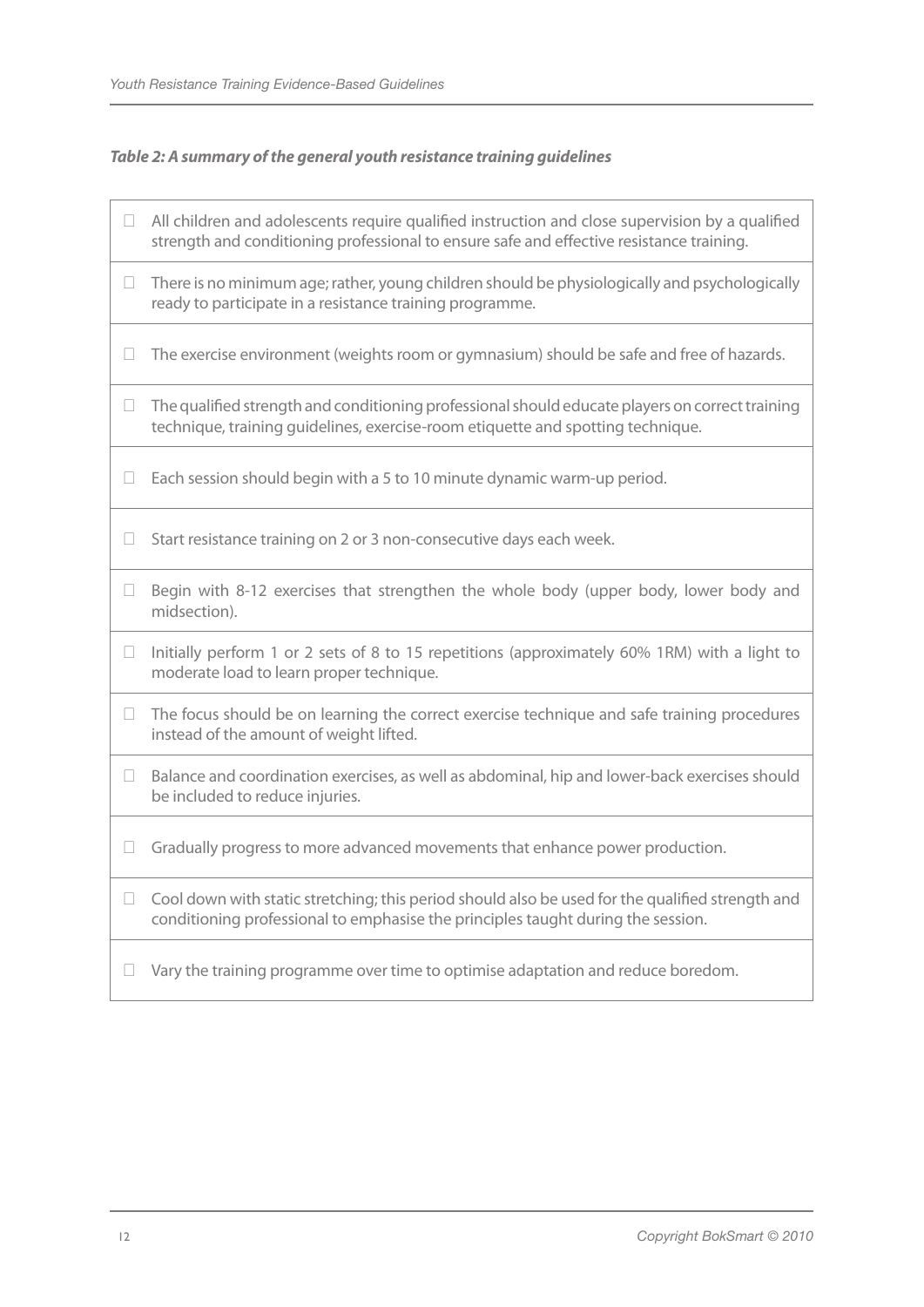# *CONCLUSION*

Concerns regarding youth participating in resistance training have no scientific basis. Children and adolescents are able to significantly improve power performance through resistance training. However, to ensure safety, all children and adolescents should be closely supervised and should follow programmes carefully considered by strength and conditioning professionals.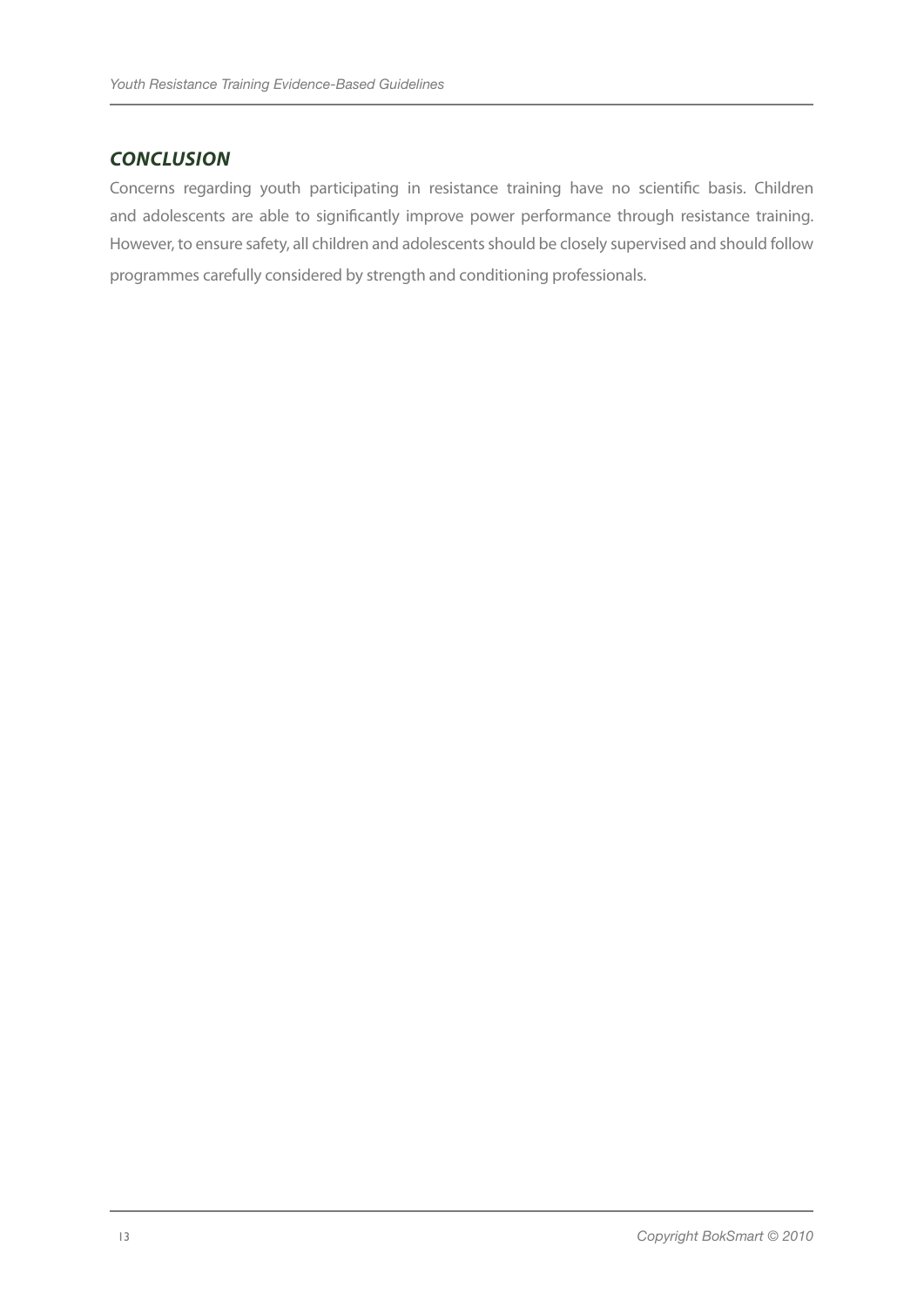#### *REFERENCES*

- 1) AMERICAN ACADEMY OF PEDIATRICS. Weight training and weight lifting: Information for the pediatrician. Physician Sports Med 11:157-181. 1983
- 2) AMERICAN ACADEMY OF PEDIATRICS. American Academy of Pediatrics Committee on Sports Medicine: Strength training, weight and power lifting, and body building by children and adolescents. Pediatrics 86:801-803. 1990
- 3) AMERICAN ORTHOPAEDIC SOCIETY FOR SPORTS MEDICINE. Proceedings of the conference on strength training and the prepubescent. American Orthopaedic Society for Sports Medicine, 1998.
- 4) AUSTRALIAN STRENGTH AND CONDITIONING ASSOCIATION. Resistance training for children and youth: A position stand from the Australian strength and conditioning association. 2007. Available at: http://www.strengthandconditioning.org/. Accessed June 1, 2010
- 5) BEHM, D.G., FAIGENBAUM, A.D., FALK, B., AND KLENTROU, P. Canadian Society for Exercise Physiology position paper: resistance training in children and adolescents. Appl Physiol Nutr Metab 33:547-561. 2008
- 6) BENTON, J.W. Epihyseal plate fracturtes in sports. Physician Sports Med 10:63-71. 1983
- 7) BLIMKIE, C.J. Resistance training during preadolescence. Issues and controversies. Sports Med 15:389-407. 1993
- 8) BLIMKIE, C.J., RICE, S., WEBBER, C.E., MARTIN, J., LEVY, D., AND GORDON, C.L. Effects of resistance training on bone mineral content and density in adolescent females. Can J Physiol Pharmacol 74:1025-1033. 1996
- 9) BOMPA, T. Total training for young champions. Human Kinetics, 2000.
- 10) BRADY, T.A., CAHILL, B.R., AND BODNAR, L.M. Weight training-related injuries in the high school athlete. Am J Sports Med 10:1-5. 1982
- 11) BROWNE, T.D., YOST, R.P., AND MCCARRON, R.F. Lumbar ring apophyseal fracture in an adolescent weight lifter. A case report. Am J Sports Med 18:533-535. 1990
- 12) CHANNELL, B.T., AND BARFIELD, J.P. Effect of Olympic and traditional resistance training on vertical jump improvement in high school boys. J Strength Cond Res 22:1522-1527. 2008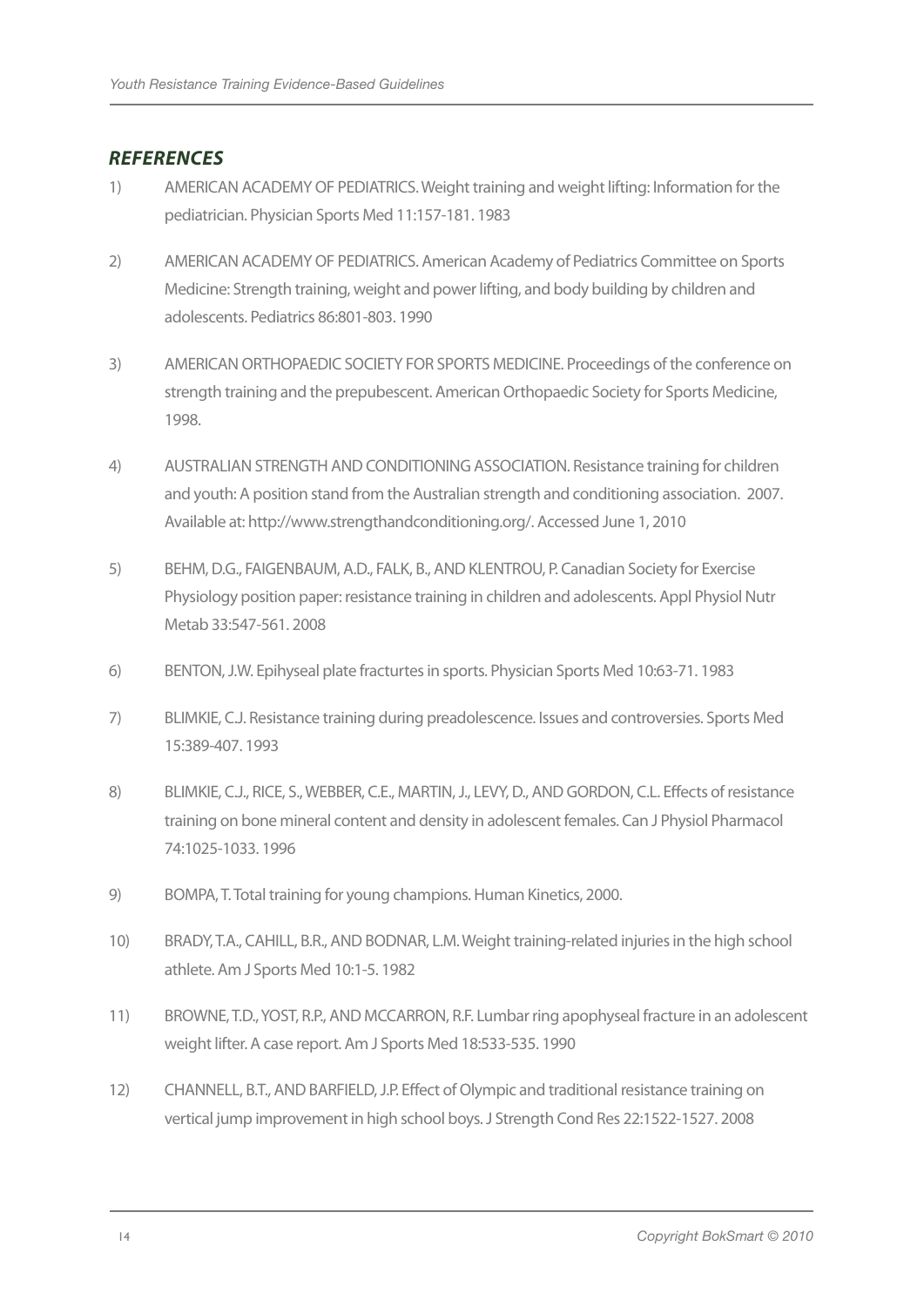- 13) COUTTS, A.J., MURPHY, A.J., AND DASCOMBE, B.J. Effect of direct supervision of a strength coach on measures of muscular strength and power in young rugby league players. J Strength Cond Res 18:316-323. 2004
- 14) DERENNE, C., HETZLER, R., BUXTON, B., AND HO, K. Effects of training frequency on strength maintenance in pubescent baseball players. J Strength Cond Res 10:8-14. 1996
- 15) FAIGENBAUM, A., KANG, J., MCFARLAND, J., BLOOM, J., MAGNATTA, J., RATAMESS, N.A., AND HOFFMAN, J.R. Acute efects of different warm-up protocols on anearobic performance in teenage athletes. Pediatr Exerc Sci 17:64-75. 2006
- 16) FAIGENBAUM, A., MACFARLAND, J., AND KEIPER, F. Effects of a short term plyometric and resistance training program on fitness perofrmance in boys ages 12 to 15 years. J Sports Sci Med 6:519-525. 2007
- 17) FAIGENBAUM, A., MACFARLAND, J., AND KEIPER, F. Effects of a short term plyometric and resistance training program on fitness perofrmance in boys ages 12 to 15 years. J Sports Sci Med 6:519-525. 2007
- 18) FAIGENBAUM, A., AND MEDIATE, P. The effects of medicine ball training on physical fitness in high school physical education students. The Physical Educator 63:160-167. 2006
- 19) FAIGENBAUM, A., MILLIKEN, L.A., AND MURPHY, A.J. Early muscular fitness adaptations in children in response to two different resistance training regimens. Pediatr Exerc Sci 17:237-248. 2005
- 20) FAIGENBAUM, A., WESTCOTT, W., AND MICHELI, L.J. The effects of strength training and detraining on children. J Strength Cond Res 10:109-114. 1996
- 21) FAIGENBAUM, A., ZAICHKOWSKY, L., AND WESTCOTT, W. The effects of a twice per week strength training program on children. Pediatr Exerc Sci 5:339-346. 1993
- 22) FAIGENBAUM, A.D. State of the art reviews: resistance training for children and adoleascents: are there health outcomes? Am J Lifestyle Med 1:190-200. 2007
- 23) FAIGENBAUM, A.D., BELLUCCI, M., BERNIERI, A., BAKKER, B., AND HOORENS, K. Acute effects of different warm-up protocols on fitness performance in children. J Strength Cond Res 19:376-381. 2005
- 24) FAIGENBAUM, A.D., KRAEMER, W.J., BLIMKIE, C.J., JEFFREYS, I., MICHELI, L.J., NITKA, M., AND ROWLAND, T.W. Youth resistance training: updated position statement paper from the national strength and conditioning association. J Strength Cond Res 23:S60-S79. 2009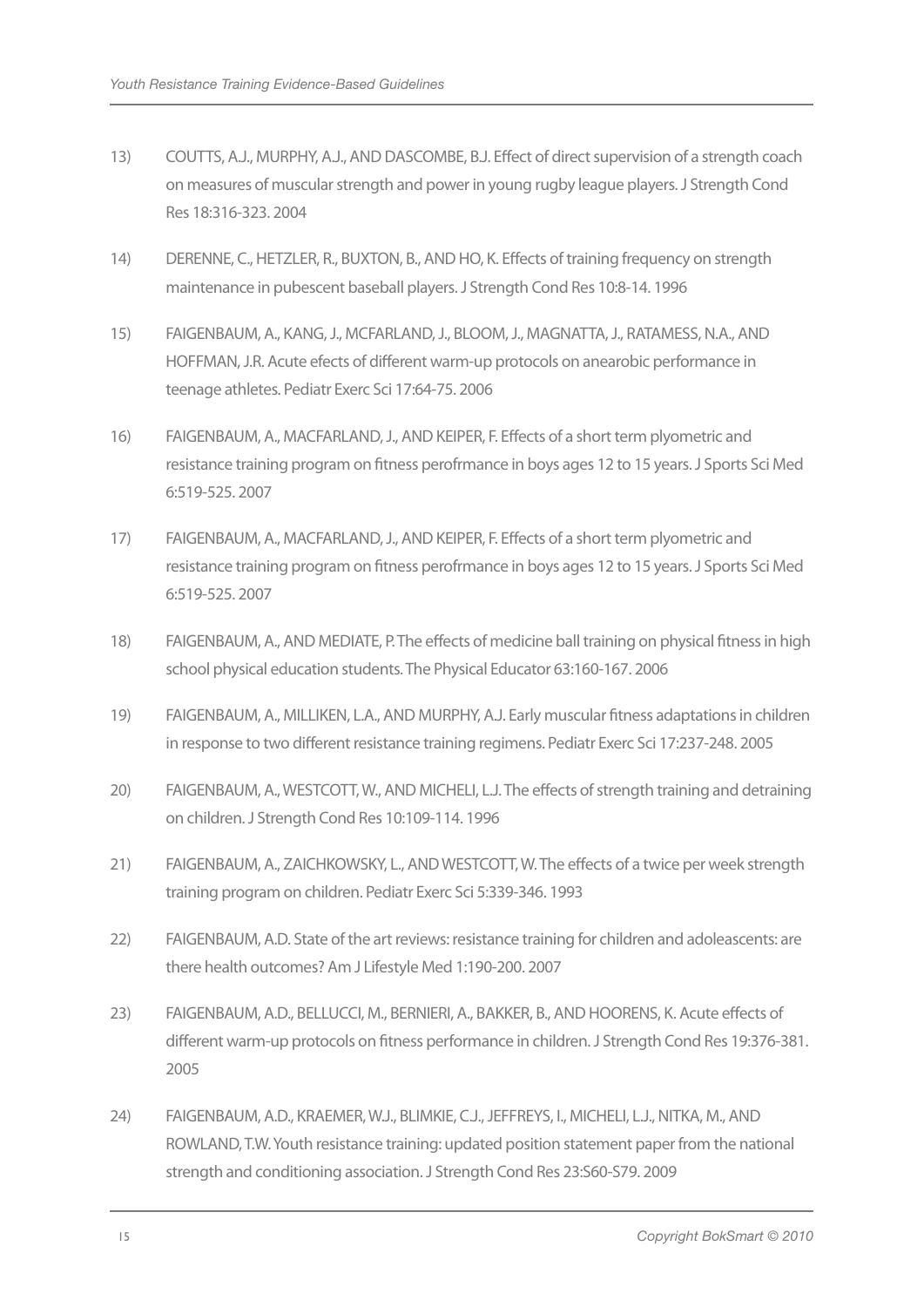- 25) FAIGENBAUM, A.D., MCFARLAND, J.E., JOHNSON, L., KANG, J., BLOOM, J., RATAMESS, N.A., AND HOFFMAN, J.R. Preliminary evaluation of an after-school resistance training program for improving physical fitness in middle school-age boys. Percept Mot Skills 104:407-415. 2007
- 26) FAIGENBAUM, A.D., MILLIKEN, L.A., LOUD, R.L., BURAK, B.T., DOHERTY, C.L., AND WESTCOTT, W.L. Comparison of 1 and 2 days per week of strength training in children. Res Q Exerc Sport 73:416- 424. 2002
- 27) FAIGENBAUM, A.D., AND MYER, G.D. Resistance training among young athletes: safety, efficacy and injury prevention effects. Br J Sports Med 44:56-63. 2010
- 28) FAIGENBAUM, A.D., RATAMESS, N.A., MCFARLAND, J., KACZMAREK, J., CORAGGIO, M.J., KANG, J., AND HOFFMAN, J.R. Effect of rest interval length on bench press performance in boys, teens, and men. Pediatr Exerc Sci 20:457-469. 2008
- 29) FAIGENBAUM, A.D., WESTCOTT, W.L., LOUD, R.L., AND LONG, C. The effects of different resistance training protocols on muscular strength and endurance development in children. Pediatrics 104:e5. 1999
- 30) FALK, B., AND MOR, G. The effects of resistance and martial arts training in 6- to 8-year old boys. Pediatr Exerc Sci 8:48-56. 1996
- 31) FALK, B., AND ELIAKIM, A. Resistance training, skeletal muscle and growth. Pediatr Endocrinol Rev 1:120-127. 2003
- 32) FALK, B., AND TENENBAUM, G. The effectiveness of resistance training in children. A meta-analysis. Sports Med 22:176-186. 1996
- 33) FLANAGAN, S.P., LAUBACH, L.L., DE MARCO, G.M.J., ALVAREZ, C., BORCHERS, S., DRESSMAN, E., GORKA, C., LAUER, M., MCKELVY, A., METZLER, M., POEPPELMAN, J., REDMOND, C., RIGGENBACH, M., TICHAR, S., WALLIS, K., AND WESELI, D. Effects of two different strength training modes on motor performance in children. Res Q Exerc Sport 73:340-344. 2002
- 34) FOLLAND, J.P., AND WILLIAMS, A.G. The adaptations to strength training : morphological and neurological contributions to increased strength. Sports Med 37:145-168. 2007
- 35) FUKUNAGA, T., FUNATO, K., AND IKEGAWA, S. The effects of resistance training on muscle area and strength in prepubescent age. Ann Physiol Anthropol 11:357-364. 1992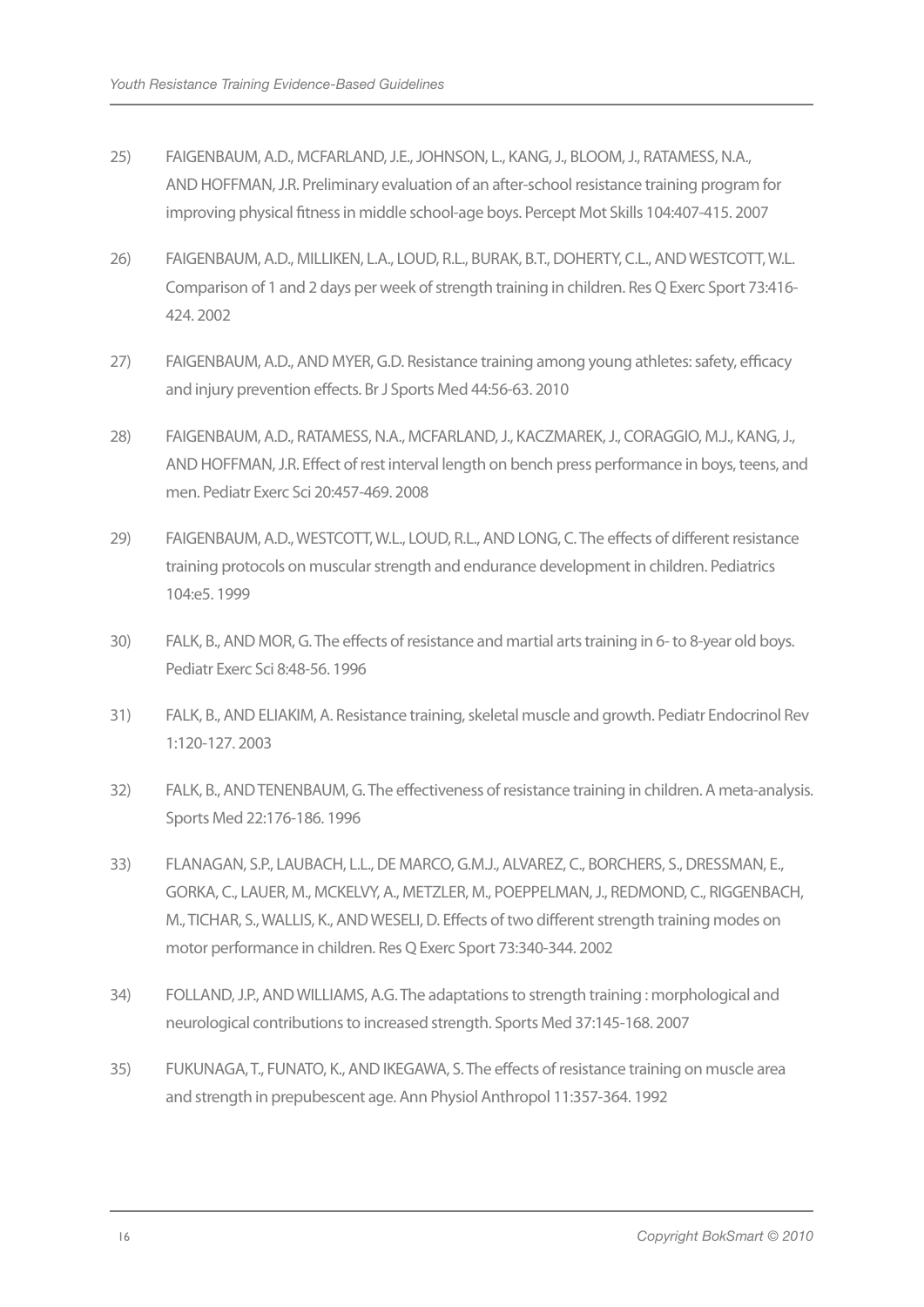- 36) FUNATO, K., FUKUNAGO, T., AND ASAMI, T. Strength training for prepubescent boys and girls. Proc Dept Sport Sci University of Tokyo9-19. 1978
- 37) GEORGE, D.H., STAKIW, K., AND WRIGHT, C.J. Fatal accident with weight-lifting equipment: implications for safety standards. CMAJ 140:925-926. 1989
- 38) GONZALEZ-BADILLO, J.J., GOROSTIAGA, E.M., ARELLANO, R., AND IZQUIERDO, M. Moderate resistance training volume produces more favorable strength gains than high or low volumes during a short-term training cycle. J Strength Cond Res 19:689-697. 2005
- 39) GUMBS, V.L., SEGAL, D., HALLIGAN, J.B., AND LOWER, G. Bilateral distal radius and ulnar fractures in adolescent weight lifters. Am J Sports Med 10:375-379. 1982
- 40) GUY, J.A., AND MICHELI, L.J. Strength training for children and adolescents. J Am Acad Orthop Surg 9:29-36. 2001
- 41) HAMILL, B. Relative safety of weight lifting and weight training. J Strength Cond Res 8:53-57. 1994
- 42) HETZLER, R., DERENNE, C., AND BUXTON, B. Effects of 12 weeks of strength training on anaerobic power in prepubescent male athletes. J Strength Cond Res 11:174-181. 1997
- 43) JENKINS, N.H., AND MINTOWT-CZYZ, W.J. Bilateral fracture-separations of the distal radial epiphyses during weight-lifting. Br J Sports Med 20:72-73. 1986
- 44) Obstructed growth of children's bones due to excessive labor in remote corners. Tokyo: 1964.
- 45) KRAEMER, W.J., AND FLECK, S.J. Strength training for young children. Human Kinetics, 2005.
- 46) LILLEGARD, W.A., BROWN, E.W., WILSON, D.J., HENDERSON, R., AND LEWIS, E. Efficacy of strength training in prepubescent to early postpubescent males and females: effects of gender and maturity. Pediatr Rehabil 1:147-157. 1997
- 47) LOMBARDI, V. Resistance training. In: Epidemiology of sports injuries. D.Caine, Caine C, Linder K, editors. Champaign, IL: Human Kinetics, 1996. pp. 312-336.
- 48) MALINA, R.M. Weight training in youth-growth, maturation, and safety: an evidence-based review. Clin J Sport Med 16:478-487. 2006
- 49) MCCAMBRIDGE, T.M., AND STRICKER, P.R. Strength training by children and adolescents. Pediatrics 121:835-840. 2008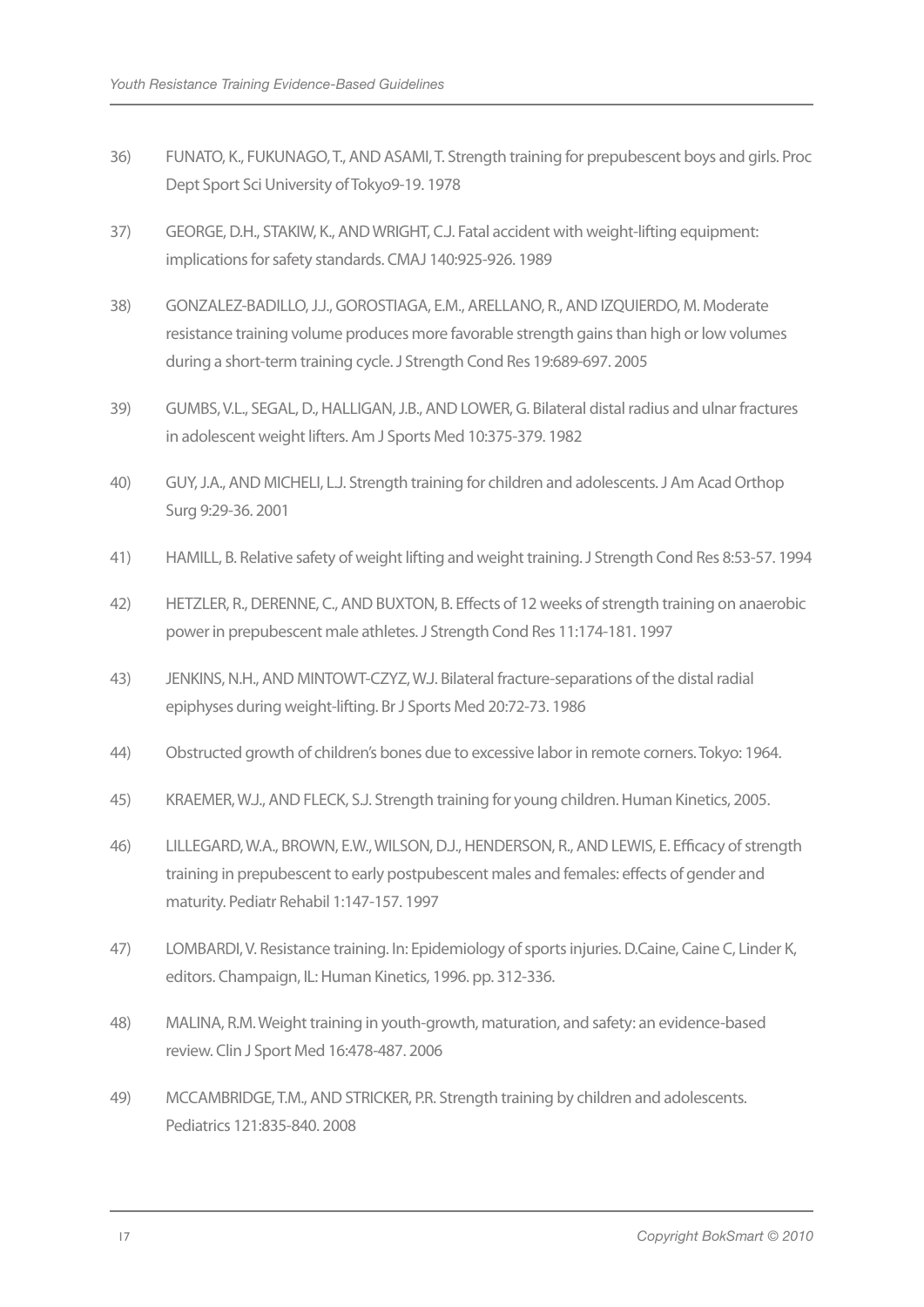- 50) MERSCH, F., STO, AND Y, H. Strength training and muscle hypertrophy in children. In: International series on sports sciences. Children and Exercise XIII. S.Oseeid, Carlson KH, editors. Champaign, IL: Human Kinetics, 1989. pp. 165-192.
- 51) MYER, G.D., QUATMAN, C.E., KHOURY, J., WALL, E.J., AND HEWETT, T.E. Youth versus adult "weightlifting" injuries presenting to United States emergency rooms: accidental versus nonaccidental injury mechanisms. J Strength Cond Res 23:2054-2060. 2009
- 52) OZMUN, J.C., MIKESKY, A.E., AND SURBURG, P.R. Neuromuscular adaptations following prepubescent strength training. Med Sci Sports Exerc 26:510-514. 1994
- 53) PAYNE, V.G., MORROW, J.R., JR., JOHNSON, L., AND DALTON, S.N. Resistance training in children and youth: a meta-analysis. Res Q Exerc Sport 68:80-88. 1997
- 54) PFEIFFER, R., AND FRANCIS, R. Effects of strength training on muscle development in prepubescent, pubescent and postpubescent males. Phys Sportsmed 14:134-143. 1986
- 55) PIKOSKY, M., FAIGENBAUM, A., WESTCOTT, W., AND RODRIGUEZ, N. Effects of resistance training on protein utilization in healthy children. Med Sci Sports Exerc 34:820-827. 2002
- 56) RAMSAY, J.A., BLIMKIE, C.J., SMITH, K., GARNER, S., MACDOUGALL, J.D., AND SALE, D.G. Strength training effects in prepubescent boys. Med Sci Sports Exerc 22:605-614. 1990
- 57) RIANS, C.B., WELTMAN, A., CAHILL, B.R., JANNEY, C.A., TIPPETT, S.R., AND KATCH, F.I. Strength training for prepubescent males: is it safe? Am J Sports Med 15:483-489. 1987
- 58) ROBBINS, D.W. Postactivation potentiation and its practical applicability: a brief review. J Strength Cond Res 19:453-458. 2005
- 59) ROWLAND, T. Children's exercise physiology. Human Kinetics, 2005.
- 60) RYAN, J.R., AND SALCICCIOLI, G.G. Fractures of the distal radial epiphysis in adolescent weight lifters. Am J Sports Med 4:26-27. 1976
- 61) SADRES, E., ELIAKIM, A., AND CONSTANTINI, N. The effect of long term resistance training on anthropometric measures, muscle strength and self-concept in pre-pubertal boys. Pediatr Exerc Sci 13:357-372. 2001
- 62) SAILORS, M., AND BERG, K. Comparison of responses to weight training in pubescent boys and men. J Sports Med Phys Fitness 27:30-37. 1987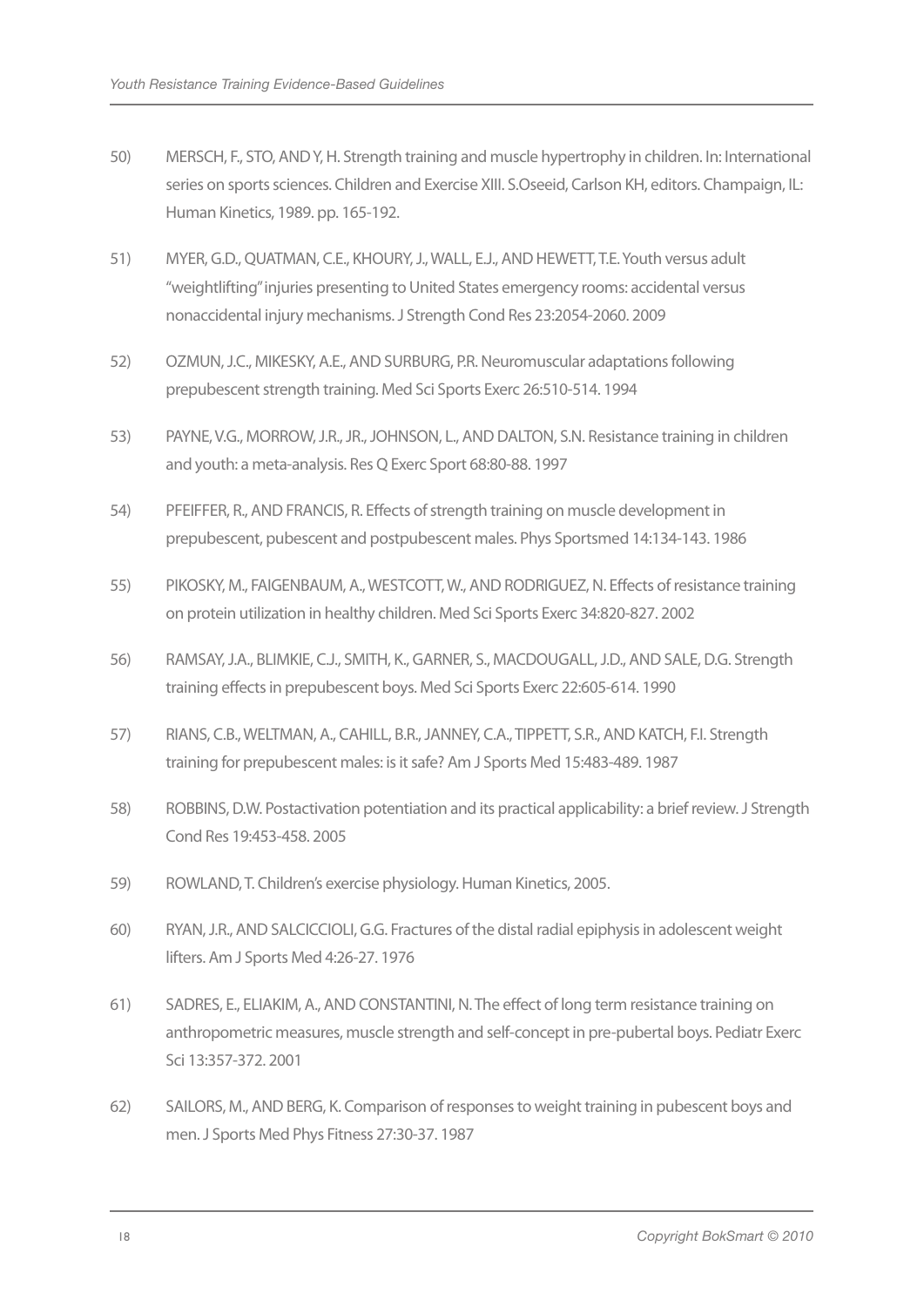- 63) SALE, D.G., MACDOUGALL, J.D., UPTON, A.R., AND MCCOMAS, A.J. Effect of strength training upon motoneuron excitability in man. Med Sci Sports Exerc 15:57-62. 1983
- 64) SANDS, W.A., MCNEAL, J.R., STONE, M.H., RUSSELL, E.M., AND JEMNI, M. Flexibility enhancement with vibration: Acute and long-term. Med Sci Sports Exerc 38:720-725. 2006
- 65) SEWALL, L., AND MICHELI, L.J. Strength training for children. J Pediatr Orthop 6:143-146. 1986
- 66) SHRIER, I. Does stretching improve performance? A systematic and critical review of the literature. Clin J Sport Med 14:267-273. 2004
- 67) SIATRAS, T., PAPADOPOULOS, G., MAMELETZA, D., GERODIMOS, V., AND KELLIS, S. Static and dynamic acute stretching effect on gymnasts' speed in vaulting. Pediatr Exerc Sci 15:383-391. 2003
- 68) SIEGAL, J., CAMAIONE, D., AND MANFREDI, T. The effects of upper body resistance training in prepubescent children. Pediatr Exerc Sci 1:145-54. 1989
- 69) STRATTON, G., JONES, M., FOX, K.R., TOLFREY, K., HARRIS, J., MAFFULLI, N., LEE, M., AND FROSTICK, S.P. BASES position statement on guidelines for resistance exercise in young people. J Sports Sci 22:383-390. 2004
- 70) SZYMANSKI, D.J., SZYMANSKI, J.M., BRADFORD, T.J., SCHADE, R.L., AND PASCOE, D.D. Effect of twelve weeks of medicine ball training on high school baseball players. J Strength Cond Res 21:894-901. 2007
- 71) THACKER, S.B., GILCHRIST, J., STROUP, D.F., AND KIMSEY, C.D., JR. The impact of stretching on sports injury risk: a systematic review of the literature. Med Sci Sports Exerc 36:371-378. 2004
- 72) THOMPSEN, A.G., KACKLEY, T., PALUMBO, M.A., AND FAIGENBAUM, A.D. Acute effects of different warm-up protocols with and without a weighted vest on jumping performance in athletic women. J Strength Cond Res 21:52-56. 2007
- 73) TSOLAKIS, C.K., VAGENAS, G.K., AND DESSYPRIS, A.G. Strength adaptations and hormonal responses to resistance training and detraining in preadolescent males. J Strength Cond Res 18:625-629. 2004
- 74) UNITED STATES CONSUMER PRODUCT SAFETY COMMISSION. Nationale electronic injury surveilance system. Washington, DC, Directorate for epidemiology, National injury information clearinghouse, 1979